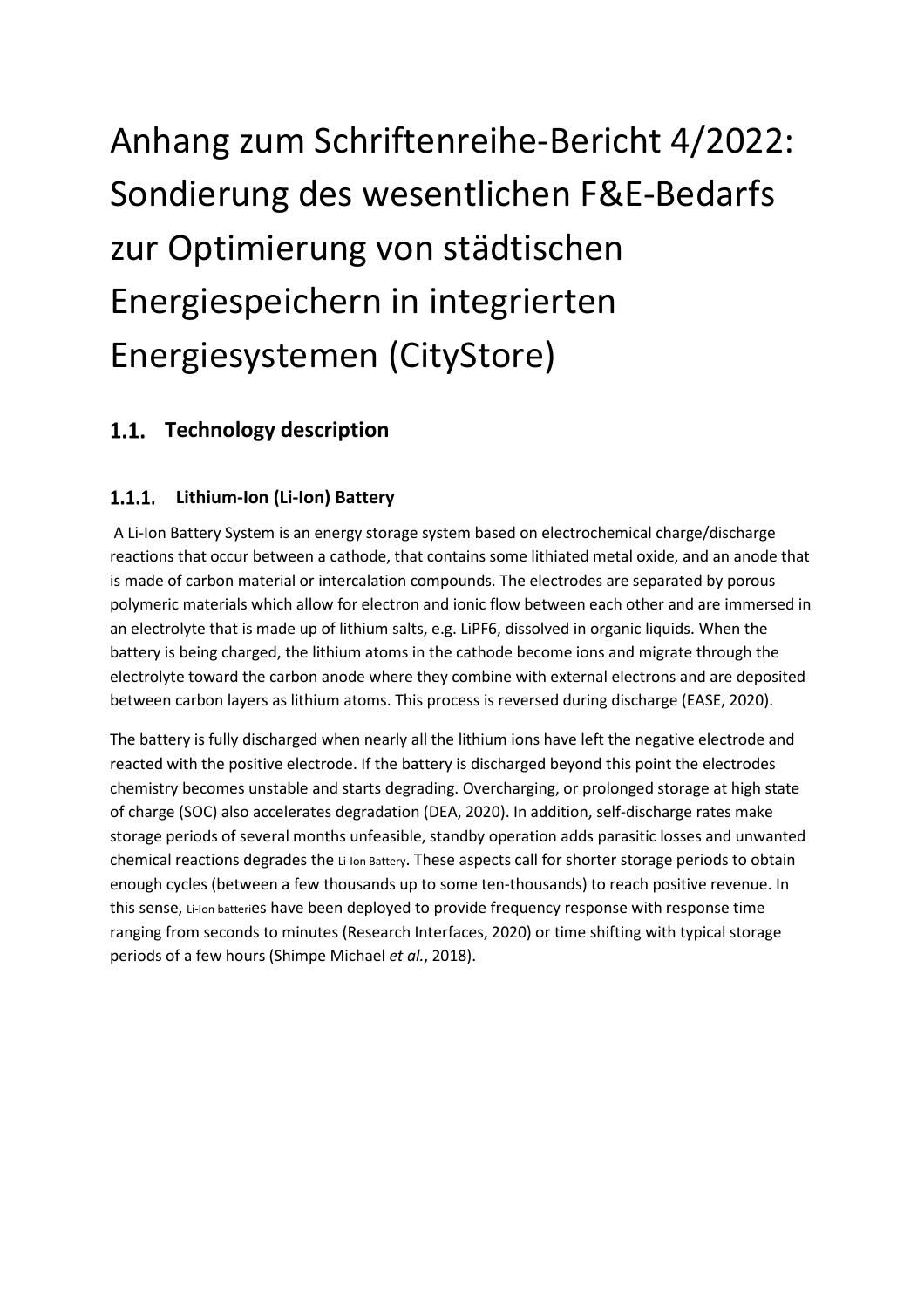

Abbildung 1: Variation of the discharge effciency as a function of the part load to AC (own assessment based on (J. Weniger et al., 2020))

Future Li-Ion Battery improvements will be an increased energy density, cycle, and calendar life. Building up industrial capacity for mass production of industrial size cells and batteries (driven by automotive, energy storage and other mass markets) is poised to reduce system costs (EASE, 2020). Due to their high scalability and flexibility in power and energy, Li-Ion batteries are used in a large variety of applications (DEA, 2020):

- Peak load shaving to reduce peaks in a power system.
- Renewable integration, e.g. time or load shifting of photovoltaic power from day to night.
- They can be used to provide transmission congestion relief to reduce the load in the transmission and distribution system helping defer expensive upgrades of the transmission and distribution networks.
- **•** They can provide primary control provisions such as frequency regulation.
- **EXED** Improvement of network reliability by reacting immediately after a contingency for example by maintaining stability in the power system until the operator has re-dispatched generation or supporting black-starting distribution grids.
- Enhancing the power quality and reducing voltage deviations in distribution networks.
- **•** Provide spinning reserves and regulate active and reactive power thereby improving the network voltage profile.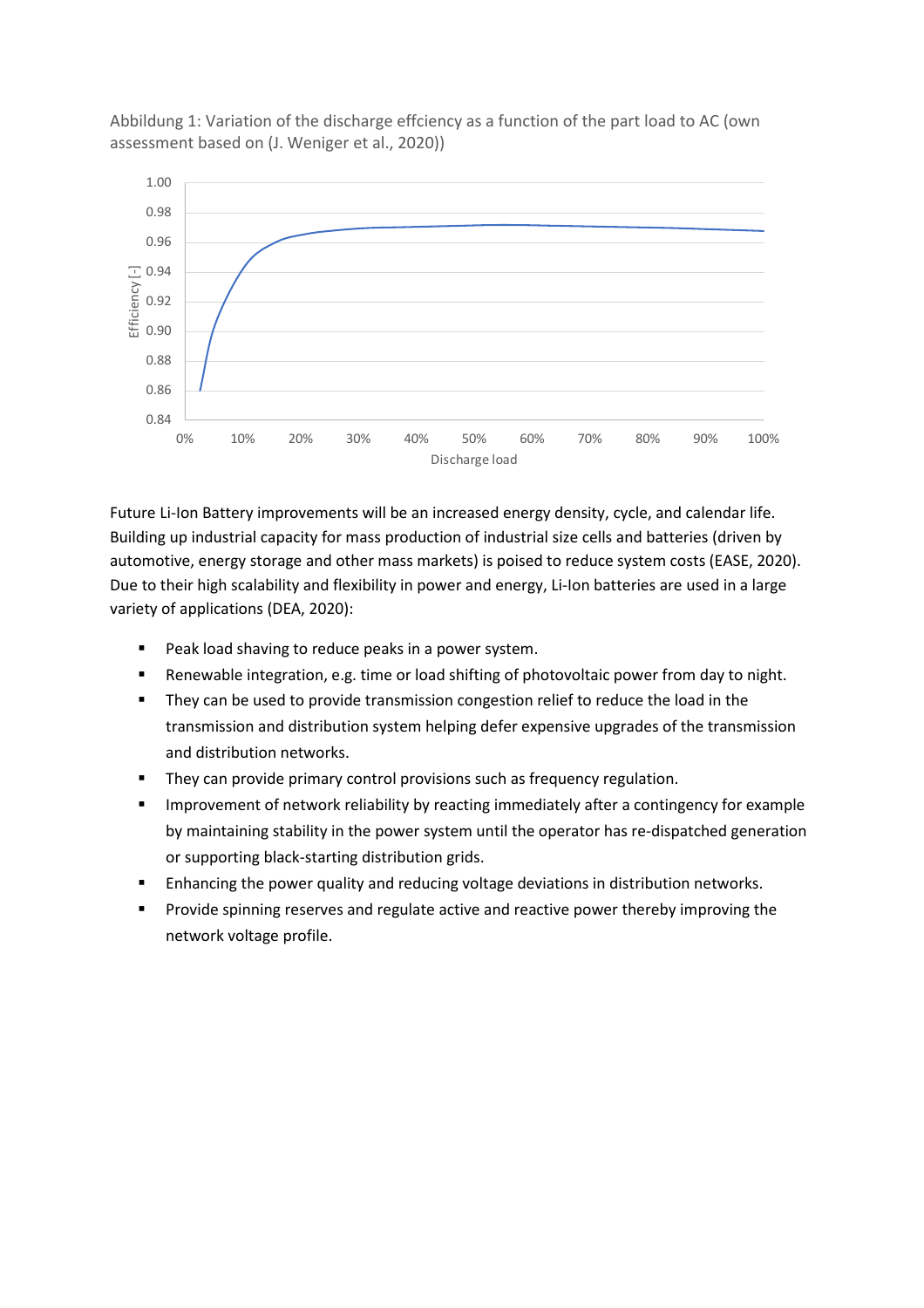#### **Flow Batteries**

Flow batteries are rechargeable batteries which use two electrolytes – one with positive charge and one with negative charge. These electrolytes are stored in separate tanks and get pumped into the battery when required. An ion-selective membrane separates both electrolytes. This membrane selects during charging and discharging process the ions to pass and complete chemical reactions (EASE, 2020).

The existing design variants are based on two parameters. The first one is redox couples (e.g. vanadium, Zn-Br or polysulphide-bromide (PSB)). The second one is the battery system size where large system are designed in a modular structure. This allows group together several sub-stacks and gives redundancy and reliability (EASE, 2020).

In this technology power and energy ratings are fully decoupled. Meanwhile, power rate is defined by the active surface of the membrane and the hydraulic pumps management. Energy capability is linked to the volume of electrolytes and the capacity of the tanks. Therefore, the energy storage capacity can be increased by simply utilising larger storage tanks for the electrolytes (M.N. Nandanwar *et al.*, 2020).

Flow batteries have additional advantages, for example, operating at ambient temperature in contrast with other grid scale applications such as molten sodium batteries (Na-S and Na-NiCl2), reactions are in a solution which allows the user using the full energy storage capacity without battery degradation in contrast to batteries based on solid state. They have unlimited cycle lifetime within the technical lifetime (up to 20 years), the electrolytes can easily be recycled and reused (M. Guarnieri *et al.*, 2016; M. Manahan *et al.*, 2016). These batteries use the same active specie (e.g. vanadium) in both anolyte and catholyte. Leakage of reactants from one electrolyte into the storage container of the other electrolyte does not imply an electrolyte contamination generating, only a loss of energy storage capacity. This can be re-established by re-balancing the volume and active specie of the two electrolyte solutions (DEA, 2020).

However, flow batteries have relatively low grid-to-grid energy efficiencies in comparison to other batteries. This is because mechanical pumping losses, undesired shunt currents and leakage of reactant through the reaction cell membrane (DEA, 2020).

Finally, flow batteries are in the demonstration and early commercialisation phase. In Europe, flow battery research focuses on both, small and large devices, especially for developing cost-effective new membranes and increasing the power density of the cell. However, there is increasing competition from non-European companies and the world leaders in terms of installed capacity are in Asia (EP, 2015).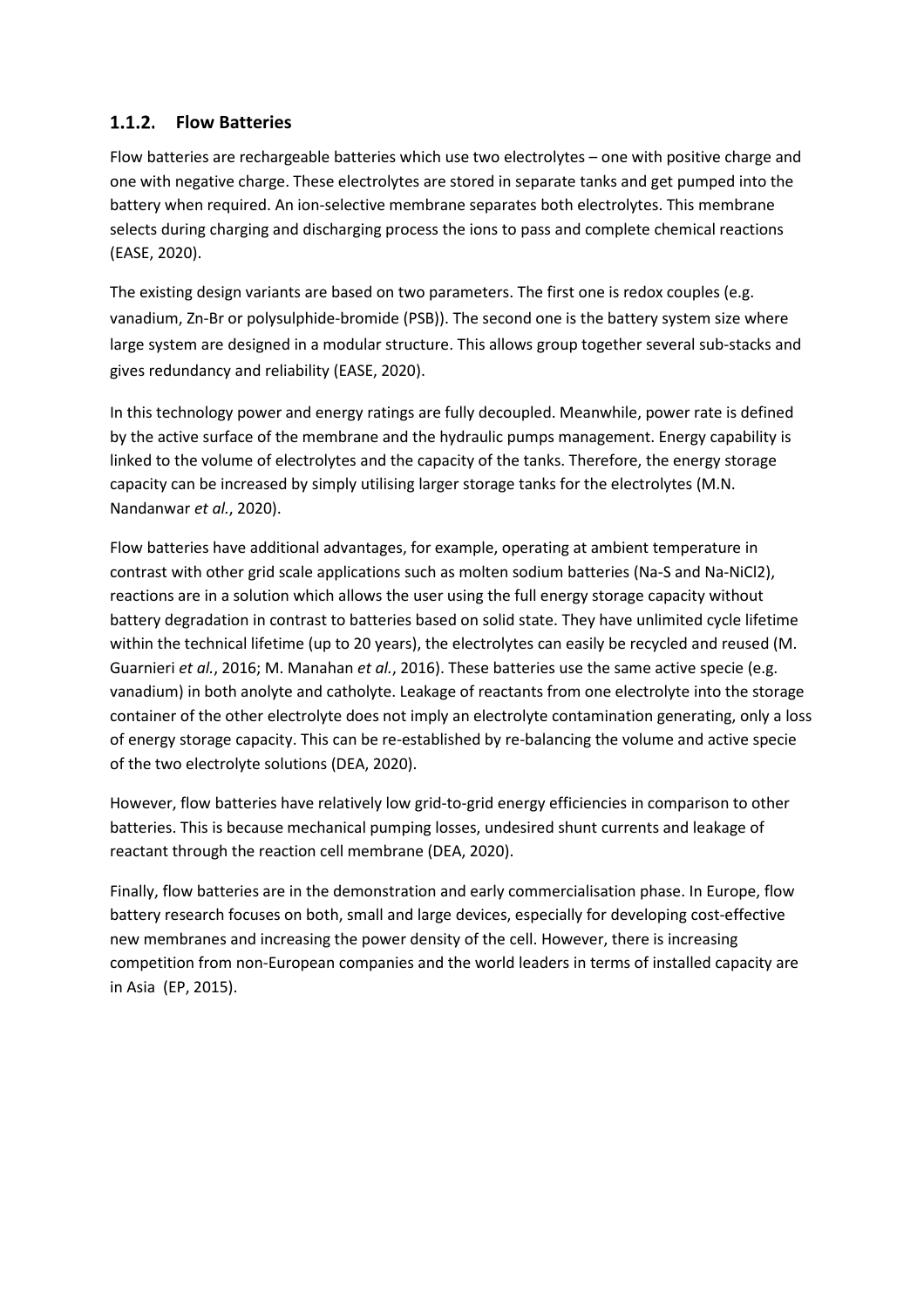#### **Sodium-Ion (Na-Ion) batteries**

Na-Ion batteries are an energy storage system based on electrochemical charge/discharge reactions. The component parts and the working principle for Na-Ion batteries are similar to Li-Ion batteries. In this technology, Na+ ions migrate between a positive electrode (cathode) composed of sodiumcontaining layered materials, and a negative electrode (anode) that is usually made of hard carbons or intercalation compounds (Y. You and A. Manthiram, 2017). The electrodes are separated by a porous material to allow ionic flow between them. They are immersed in an electrolyte that can be either an aqueous solution (e.g. Na2SO4 solution) or a non-aqueous solution (e.g. salts in propylene carbonate). When the battery is being charged, Na atoms in the cathode release electrons to the external circuit. They become Na+ ions which migrate through the electrolyte toward the anode, where they are combined with electrons from the external circuit. During the discharge, this process is reversed (EASE, 2020).

Na-ion batteries are an attractive alternative to Li-Ion batteries as Na is an abundant resource, not only in the earth´s crust, also in seawater and has much lower costs. Na-Ion batteries can benefit from some developments made for the Li-Ion systems, can use a cheaper electrolyte (e.g. aqueous solution) and cheaper Al current collectors (W. Zhang *et al.*, 2019). In addition, Na-based components offer opportunities to obtain faster kinetics with the electrochemical reaction, for example, they may enable a high Na+ conductivity in bulk solid within a wide temperature range and an easier charge transfer owing to less pronounced solvation (Y. You and A. Manthiram, 2017). However, Na cannot be simply swapped with Li used in the current battery materials, as it has a larger ion size and slightly different chemistry (W. Zhang *et al.*, 2019)..

The Na-Ion batteries are still in developmental phase. For Na-Ion batteries the key is to improve energy density to achieve a lower cost of stored energy over. These costs must be under 0,09  $\epsilon$ /kWh which implies a Na-Ion battery with cycle life larger than 5.000 cycles and capital cost lower than 275€ of usable kWh installed. To achieve this objective the following development is expected (EASE, 2020):

- Improvement of negative and positive electrode materials
- Improved conductivity of electrolytes at room temperature
- Better Na-Ion electrochemical systems
- Large Na-Ion systems for bulk storage
- Validation of Na-Ion technology on large scale storage
- Applications in demonstration projects
- Improved manufacturing process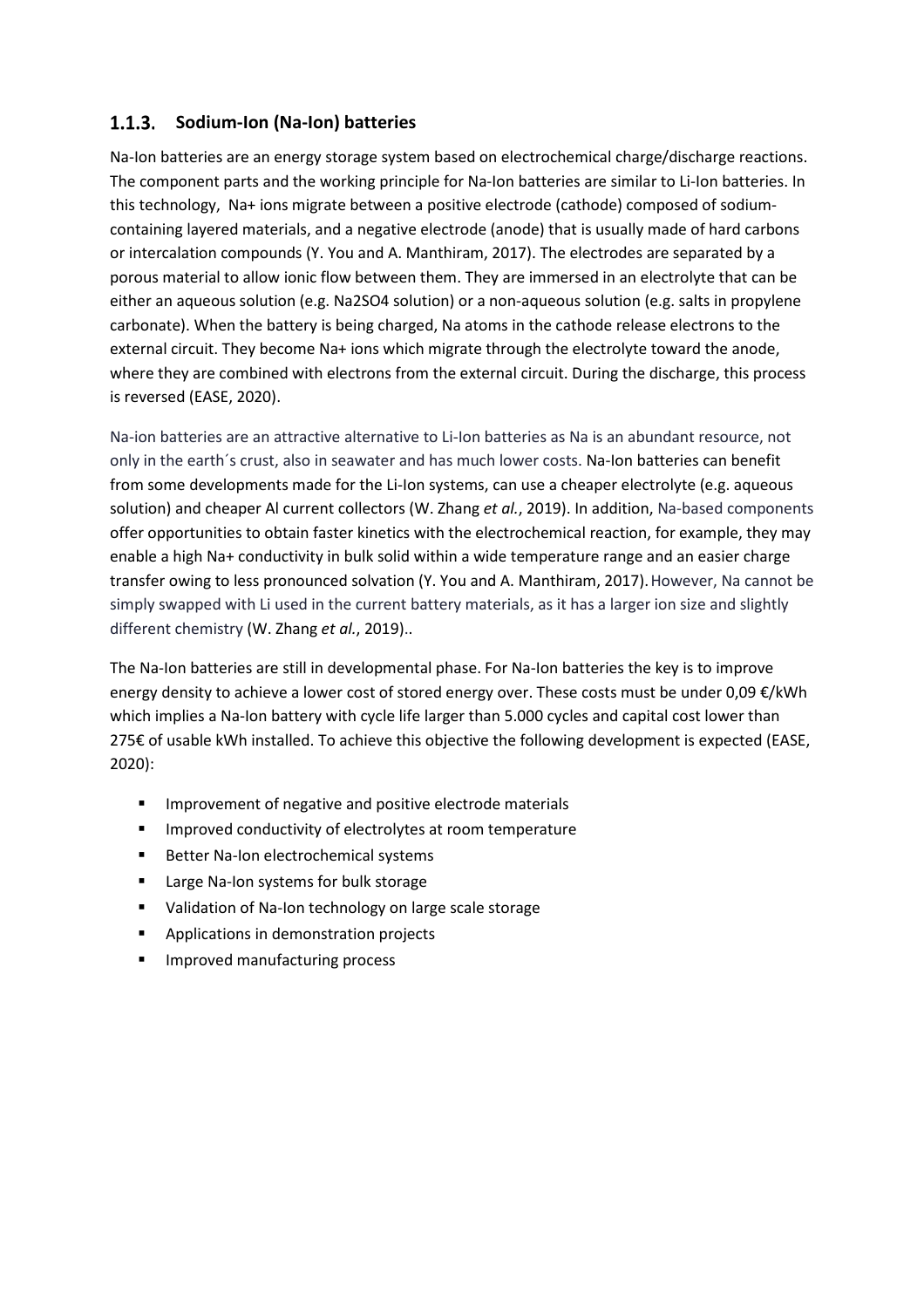#### **Pump Hydro Storage (PHS)**

PHS stores electrical energy by utilizing the potential energy of water. It consists of two water reservoirs, tunnels that convey water from one reservoir to another, a reversible pump-turbine, a motor-generator, transformers and transmission connection (EASE, 2020). These systems need high investments and long construction times. However, it is possible to reduce them by extending an existing hydro plant which than can also be used as PHSs (DEA, 2020).

It is a flexible technology which takes advantage of low demand electricity periods and high available electricity, for example from vRES. During this period the water is pumped and stored in an upper reservoir. Then, during the periods with high demand and higher prices, the stored energy can be released generating electricity by a water turbine (typically Francis or Pelton (VOITH, 2020)) in a short reaction time. This allows this technology to reduce the gap between peak and off-peak periods and it can be used to stabilize the power grid. The primary intent of PHS is to provide peaking energy each day. However, it can be expanded to include ancillary services, such as frequency regulation (EASE, 2020).

PHS are highly dependent on local geography. Enough height between the two reservoirs and a high space to store the water are needed. In addition, when a new PHS is not built in connection with an existing hydropower plant there are also environmental concerns in flooding large areas (DEA, 2020).

Underground hydro pump storage (UPHS) is similar to (PHS) but predominately located under the ground. It can be either newly built, use caverns or re-used abandoned mines. There are currently no large size UPHS in operation, but it could be one of the most cost-effective large-scale storage technologies. As example, in 2006, in South-Korea, a two-stage UPHS project was presented with an exploitable head of 1500 m and 1000 MW of installed capacity. Recently, a replicable methodology was applied to calculate the UPHS potential as well as the financial feasibility for Italian territory. In this study reservoirs currently used for hydropower, irrigation, water supply and industrial use, are evaluated to be a possible part of the system. In this study, locations suitable for the construction of new underground spiral shape gallery reservoirs were selected according to their lithological characteristics (J. Alterach *et al.*, 2016). In parallel, the excavation technology has also made large progress with development of Tunnel Boring Machines (TBM). TBM are currently extensively experienced, mainly for rail roads and tunnels, but could easily be adopted to build a spiral underground reservoir. The already developed shields allowing simultaneously excavation and installation of the final coating with precast concrete segments can push forward the development of UPHS (A.A. Podvysotski and A.A. Borodulin, 2015).

UPHS has similar potential than PHS to contribute to the integration of vRES, high cycle efficiency, capacity to deliver large power over long periods, long life‐time and it does not require high surface topographic gradients and offers the possibility of exploiting existing cavities. However, there are still several remaining challenges such as a lack of regulatory framework, dynamical stress behavior of rock masses, fluid‐mechanical and chemical properties of mine water (N. Uddin and M. Asce, 2003; J. Alterach *et al.*, 2016).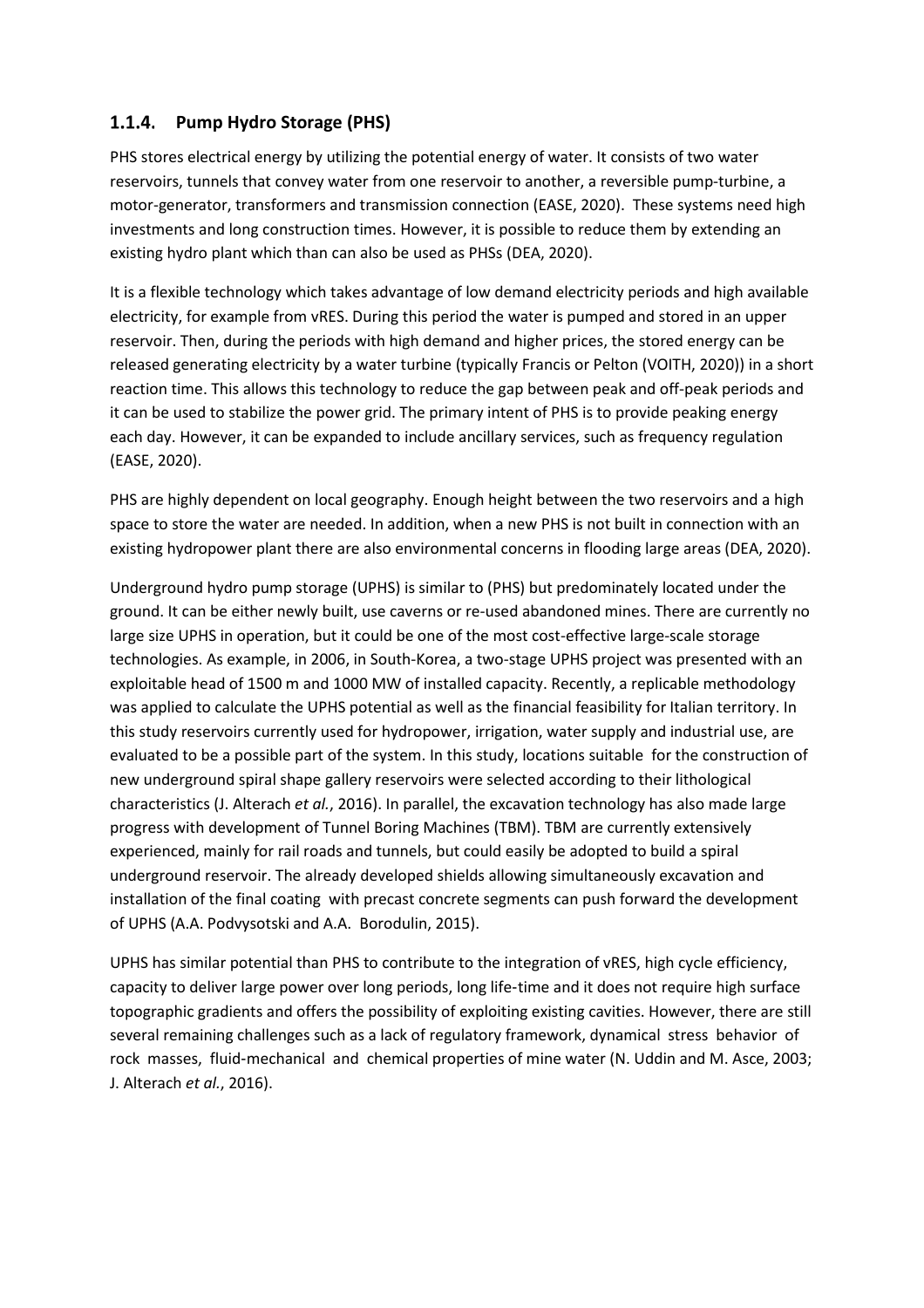#### **Small-scale water tanks**

Hot water energy storage is a mature, cheap and well proven technology used at large scale in Europe and all over the world (DEA, 2020). A heating device produces hot water outside or inside an insulated tank where it is stored for a short period of time (a couple of days maximum). The stored energy depends on water temperature and on the tank volume (EASE, 2020).

The use of solar energy and heat pumps (HP) is more and more employed to produce hot water with a high efficiency. Other energy sources like electricity, gas, heating oil or wood are applicable. In general terms, this technology has no local environmental impact.

The performance of the storage tank and the thermal losses in time depend highly on the insulation of the tank and on the flowrate of hot water. When the heated water is used for room heating (hot water between 55 °C and 65 °C), the flowrate depends on the outdoor temperature. When the heated water is used for sanitary water heating (between 60 °C and 70°C), the flow rate depends on the amount of water being tapped per time unit.

Small-scale thermal storages can enable shifting the thermal load storage taking advantages of the cheaper electricity prices during off-peak hours. Reshaping the load curve improves the utility's capacity factor of the equipment and its financial health. Although, the capacity of this thermal storage is small, the overall installed capacity can be very large due to the high number of installations. This could be used as flexibility option to absorb electricity peak production from vRES such as wind power or photovoltaic (EASE, 2020).

Nevertheless, this technology has some disadvantages such as a comparably large environmental footprint, partly due to insulation or risk of legionella bacteria inside the tank. It is also possible that the high return temperatures produced in district heating systems increases energy losses.

Research focuses on the development of small-scale thermal storage with high storage density and reduced losses to increase solar heat share in households. In this sense, Austrian research institute AEE INTEC has recently inaugurated a pilot research facility where two low-pressure vessels filled with 750 kg of zeolite beads or spheres each are tested (Helen Oy, 2018).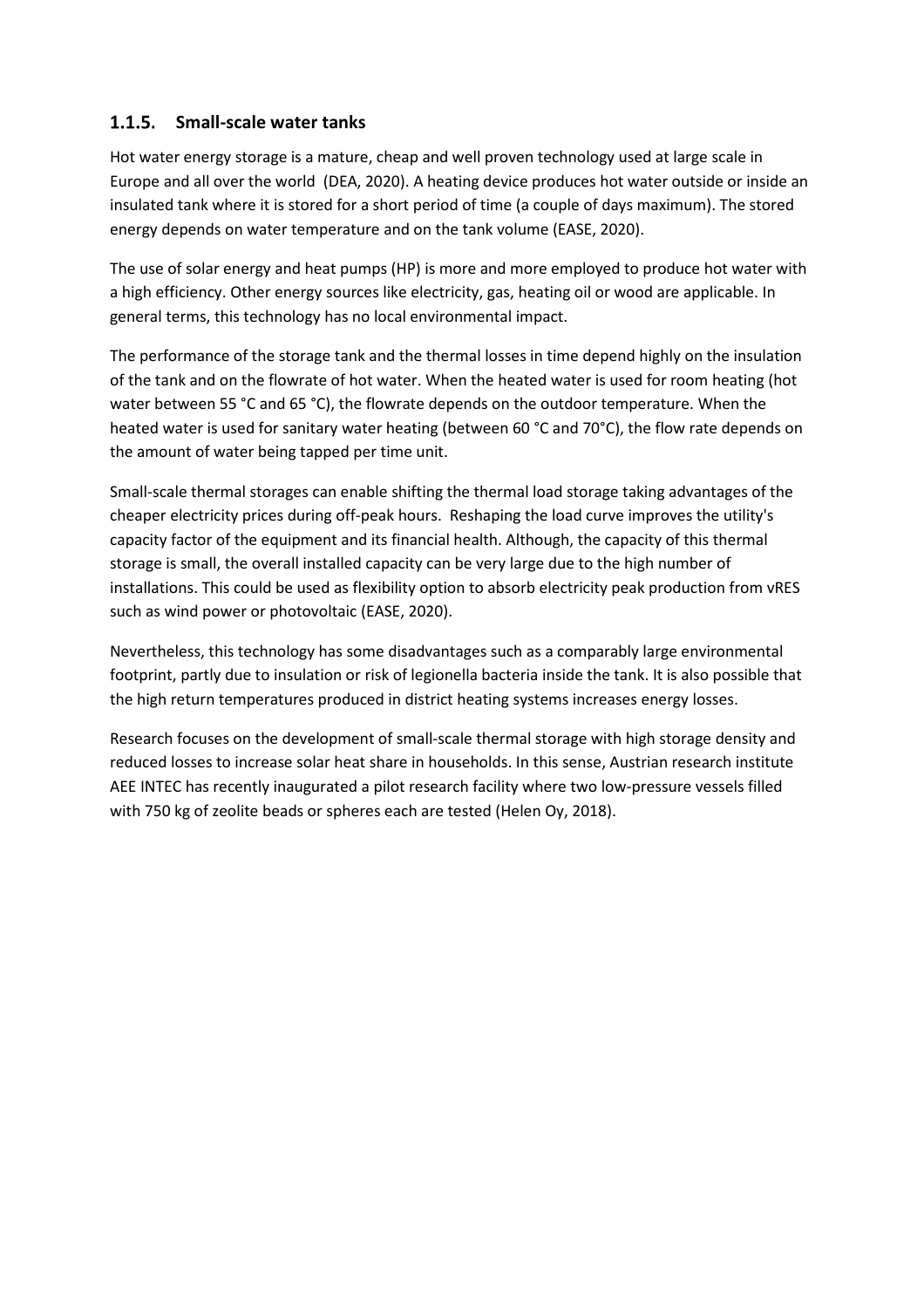#### 1.1.6. Ice Storage

There are three components of a glycol-based ice storage system that differ from a conventional chilled-water system: the ice storage tank, the ice-making chiller, and a heat-transfer fluid.

A static tank is the most common type of ice-storage. It is a closed vessel where the ice serves only as a medium to store thermal energy. This tank has a heat exchanger to freeze water during one part of the day, and then melt the ice during another part of the day. This heat exchanger is typically constructed of steel, polyethylene or polypropylene tubes that are connected to a common header. In this system, the water from the melting ice does not leave the tank. In a static tank, the effectiveness of heat transfer varies throughout the freezing process. In a first step, water freezes on the outer surface of the heat-exchanger tubes, then continues to freeze outward. At the beginning of the freezing process, ice is very thin on the outer surface having a low impact on the heat transfer. Nevertheless, the heat transfer is reduced when the ice becomes thicker. To maintain the same freezing rate with a degrading heat transfer, the temperature of the fluid entering the ice storage tank must decrease near the end of the freezing process.

The same chiller that is used to cool the building can also be used to make ice. The dual roles of an ice-making chiller can substantially reduce the installation cost of the system. However, an icemaking chiller operates at maximum capacity when in ice-making mode, until all the water inside the ice storage tanks has been frozen.

Ice storage systems require a heat-transfer fluid that remains liquid at temperatures below the freezing point of water. Typically, the heat-transfer fluid is a mixture of water and antifreeze and the most common antifreezes option in a glycol-based ice storage system are ethylene glycol and propylene glycol.

Adding ice storage to an HVAC (Heating, ventilation and Air Conditioning) system can shift the operation of the chiller from high-cost electricity periods to low-cost electricity periods. This implies, that the ice storage systems can reduce utility costs by melting ice to satisfy building cooling loads during the on-peak period. This avoids, or significantly reduces, the electricity cost required to operate the chiller during that time frame. The operation of the chiller is shifted to the off-peak period when electricity costs are lower and the buildings cooling demand is lower or non-existent. The chiller is used during that period to freeze the water storing the thermal energy until the on-peak period.

A "full-storage system", takes places when building cooling loads that occur during the on-peak period are satisfied by melting the stored ice, and the chiller is turned off. However, the installed cost of a full-storage system may not be feasible. Normally, ice storage systems have only enough capacity to satisfy a portion of the on-peak cooling loads. This type of system is named "partialstorage system". In this case, the cooling loads during the on-peak period are satisfied by melting ice and operating the chiller. The chiller operates at a reduced capacity consuming less energy. Cooling loads greater than the capacity provided by the chiller are satisfied by melting the stored ice (TRANE, 2012).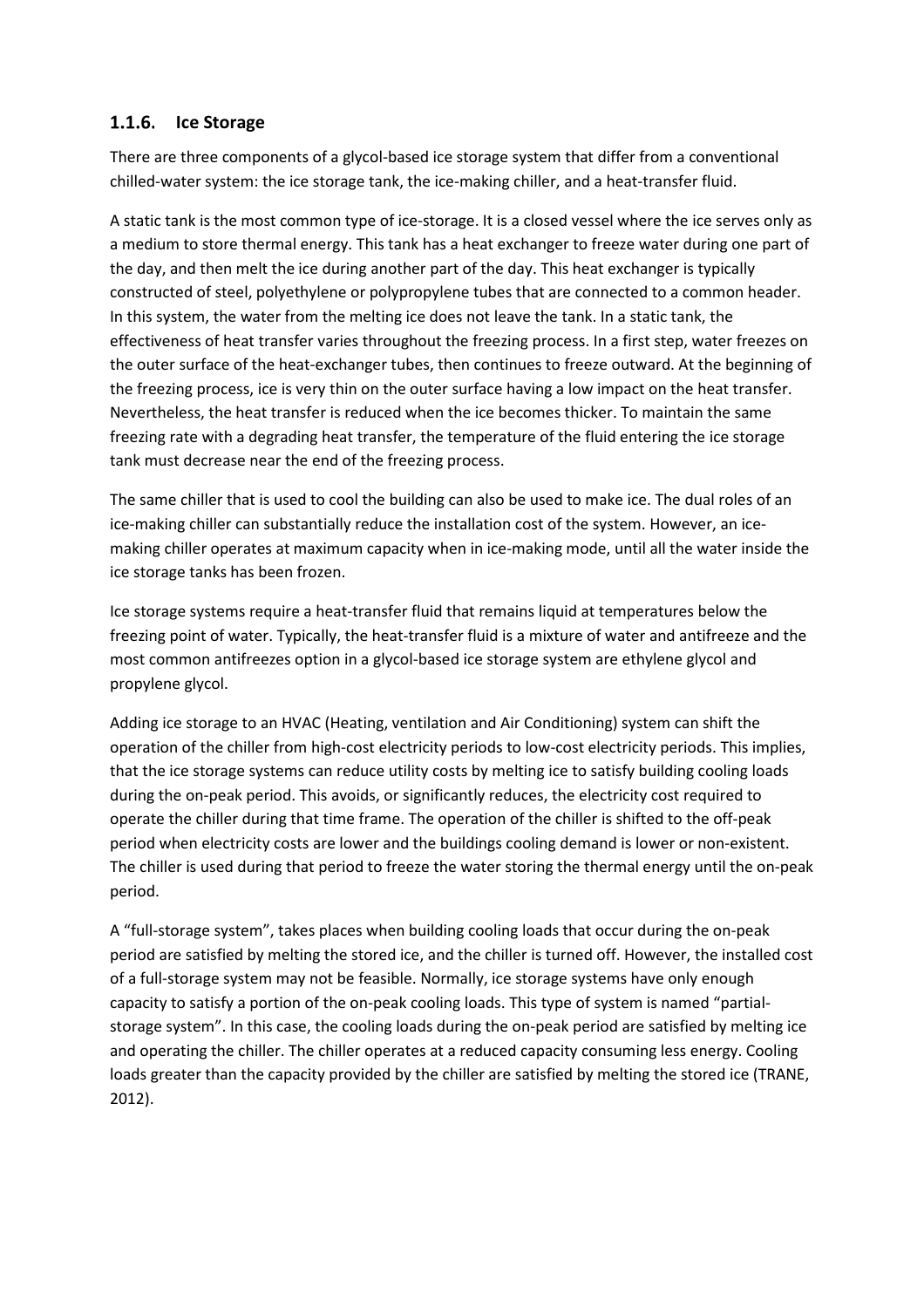#### **1.1.7.** Active building envelope (ABE)

ABEs consist of two panes, separated by an air gap, which may contain a shading device. Air or Water passes through the cavity, driven by either natural or mechanical means. ABEs contribute to energy efficiency as well as providing a 'high-tech' image for a building. Moreover, they have good acoustical performance, can be used in conjunction with naturally driven ventilation systems and should enhance the thermal comfort of occupants (International Energy Agency, 2003).

Air and water are commonly used fluids for thermal storage and transfer, from this perspective, ABEs could be categorized into the following classes (Y. Luo *et al.*, 2019):

*Air-based active building envelopes:* An air layer-based envelope has higher thermal resistance and the movement of the air facilitates to remove the thermal energy excess. The hot air passes through the air layer in building envelopes increases effectively indoor thermal comfort in winter and prevent heat loss (G.A. Florides *et al.*, 2002). It is possible to take advantage of solar energy which can be incorporated into the design of air-based heating wall systems. As for the air-based active cooling envelope systems, the natural cold sources from relatively low air temperature at night and underground are effective channels (P. Barton, C.B. Beggs, and P.A. Sleigh, 2002). The thermoelectric cooling device is suitable to be integrated into cooling facades due to silence operation, easier control and fast cooling speed (D. Zhao and G. Tan, 2014). Other conventional HVAC techniques like absorption or evaporative chillers can also be integrated into glazing facades (Y. Luo *et al.*, 2019).

*Water-based active building envelopes:* In some cases, water can improve system efficiency due to the higher heat transfer capability and larger thermal capacity. The basic component of active pipeembedded wall are water pipes, which must be durable and have a good thermal conductivity. In addition, the pipe installation must be reliable and leak resistant, and require minimal maintenance (X. Xu *et al.*, 2010). In this pipe-embedded envelope system, high temperature cool water and low temperature hot water is used respectively in summer and winter to reduce or eliminate the cooling/heating load of the building envelope. This system can use several devices for cooling or heating such as cooling towers, air source heat pumps, solar thermal energy, ground water and ground heat sources (Y. Luo *et al.*, 2019). In active pipe-embedded wall systems, only energy input for water pumps or fan power is needed for the delivery of cool or heated water. In cooling tower involved systems (C. Shen and X. Li, 2016), water is either cooled through total heat exchange in open system or through sensible heat exchange in a closed system. The efficiency of the former type depends on the wet-bulb temperature of the ambient air and the latter one on dry-bulb temperature of air. This distinctive difference determines that open cooling tower involved active walls can be more efficient. However, cooling tower, heat pump or solar collector integrated active wall systems are confronted with the limitation of application and operation in the cooling season to provide usable cool water. This problem can be solved by using geothermal energy (Romaní, Pérez and de Gracia, 2017). Because the temperature of ground soil and water usually can be maintained around a stable level which is a natural cooling source in summer and heating source in winter. This can safely ensure the operation of pipe-embedded wall throughout the year (Y. Luo *et al.*, 2019).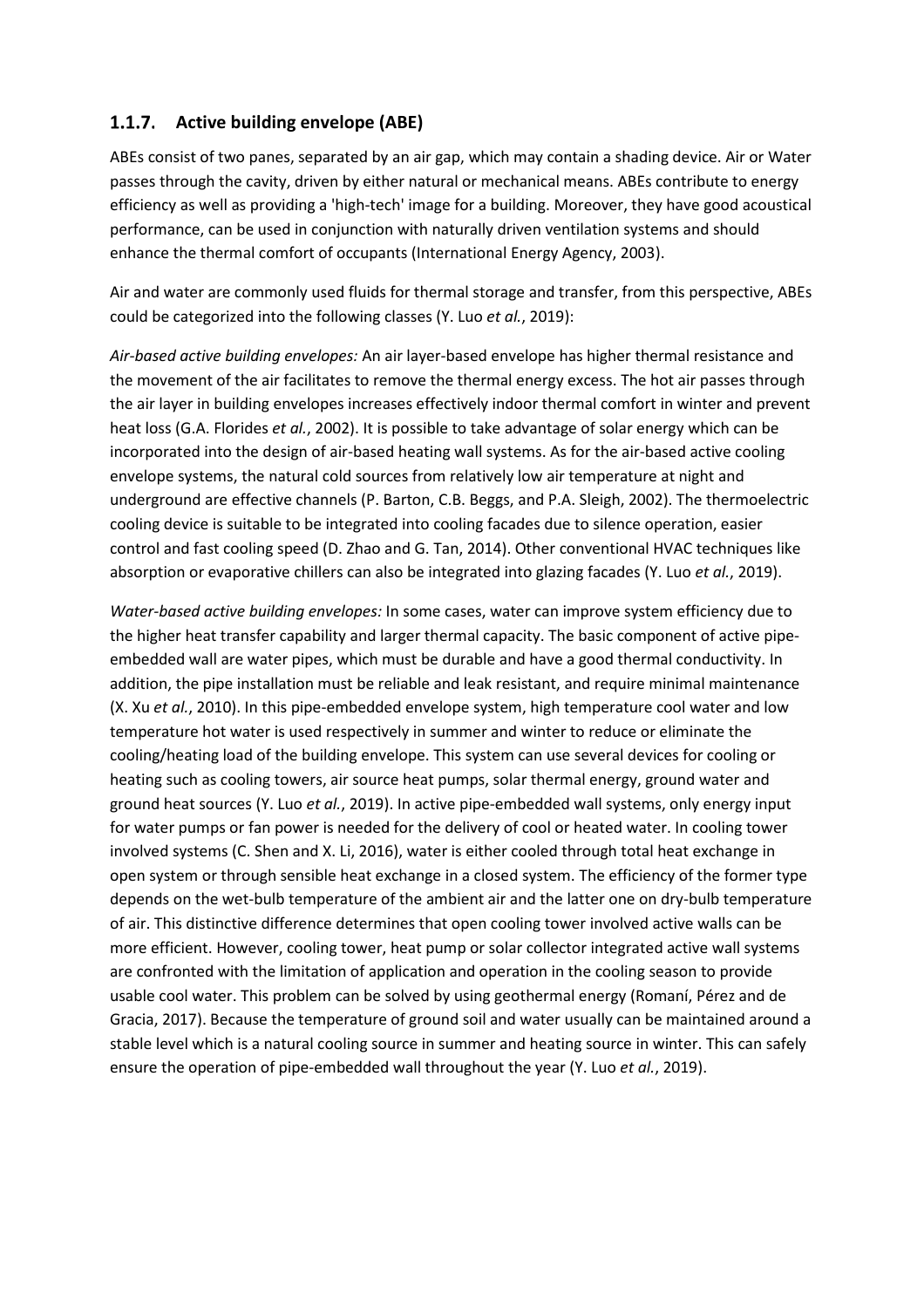#### **Large-scale water tanks**

Steel tanks are used as short-term storages in connection with thermal and CHP plants in district heating systems to support operation and reduce emissions (J. de Wit, 2007). The installed capacity for small district heating applications ranges from 500 to 5.000  $\text{m}^3$  but this capacity can be scaled up to 50.000 m<sup>3</sup> in case of large district heating applications (EVN, 2008). These tanks can store hot water with a maximum temperature of 95°C. In case the tank is pressurized the temperatures can achieve levels around 100-120°C (DEA, 2020). These tanks are covered with a layer of 300-450 mm of insulation material and heat losses are influenced by the size and height/diameter factor. For example, it is estimated that a large-scale water tank of 500  $m<sup>3</sup>$  with a factor of 1.8 has heat losses of 2.1% per week. Meanwhile the losses for a volume of 5.000  $\text{m}^3$  are reduced to 1% per week at 90°C water temperature and 0°C outside temperature (DEA, 2020).

The typical storage period depends on the heat demand and varies from a few hours to around two weeks. This allows for large-scale water tanks being used to cover peak demands by, for example, charging the tank at night and along the day to cover morning and evening peaks. In small district energy systems, these water tanks can be used for seasonal storage. Moreover, steel tanks with a capacity up to 10.000  $m<sup>3</sup>$  are the most cost-effective option compared to small-scale pit heat storages (DEA, 2020).

Large-scale water tanks can increase short-term flexibility of operation in district heating plants and can in some cases keep the pressure in district heating systems. It is a cost-effective heat storage solution because of water being the most cost-effective storage medium for thermal energy storage at low (0 - 20°C) to medium (20 - 100°C) temperature. Another advantage is their low investment cost. Nevertheless, they have some negative aspects such as large space requirements, energy losses, the use of N2 or steam against corrosion, influence on the surrounding landscape and risk of leakage.

Large scale water tanks can be divided into pressurized and atmospheric water tanks based on working pressure.

*Pressurized large-water tanks* (maximum working temperature 160°C (C. Hofer, 2018)) are mainly used in combination with high temperature district heating. When water temperature is larger than 100 °C, the pipeline pressure must be higher than the saturation pressure to avoid evaporation. This is also applicable to thermal energy storages to avoid evaporation at the top of the system. District heating systems which work with superheated water are quite widespread specially in large district heating systems. Usually, pressurized thermal energy storages are directly connected to the district heating network where storage and pipeline operates at the same pressure level. In this case, pressurized thermal energy storages can also operate as a pressurization vessel. This is an essential component in district heating networks, particularly when the regulation is performed by varying the supply temperature which produces changes in specific volume. In case of direct connection, the installation of a dedicated pressurized vessel can be avoided by exploiting the thermal energy storage. In terms of control mechanisms, the pressured thermal energy storage configuration is simpler with respect to the atmospheric thermal energy storage. However, the maximum temperature span that can be accepted between cold and hot resources is 50–55°C because of thermal tensioning in the tank (E. Guelpa and V. Verda, 2019). However, pressure thermal energy storages are more expensive than atmospheric ones. Decisive for this are the higher pressures. An overpressure of 6 bar is given as the threshold for economy. At higher required pressures, the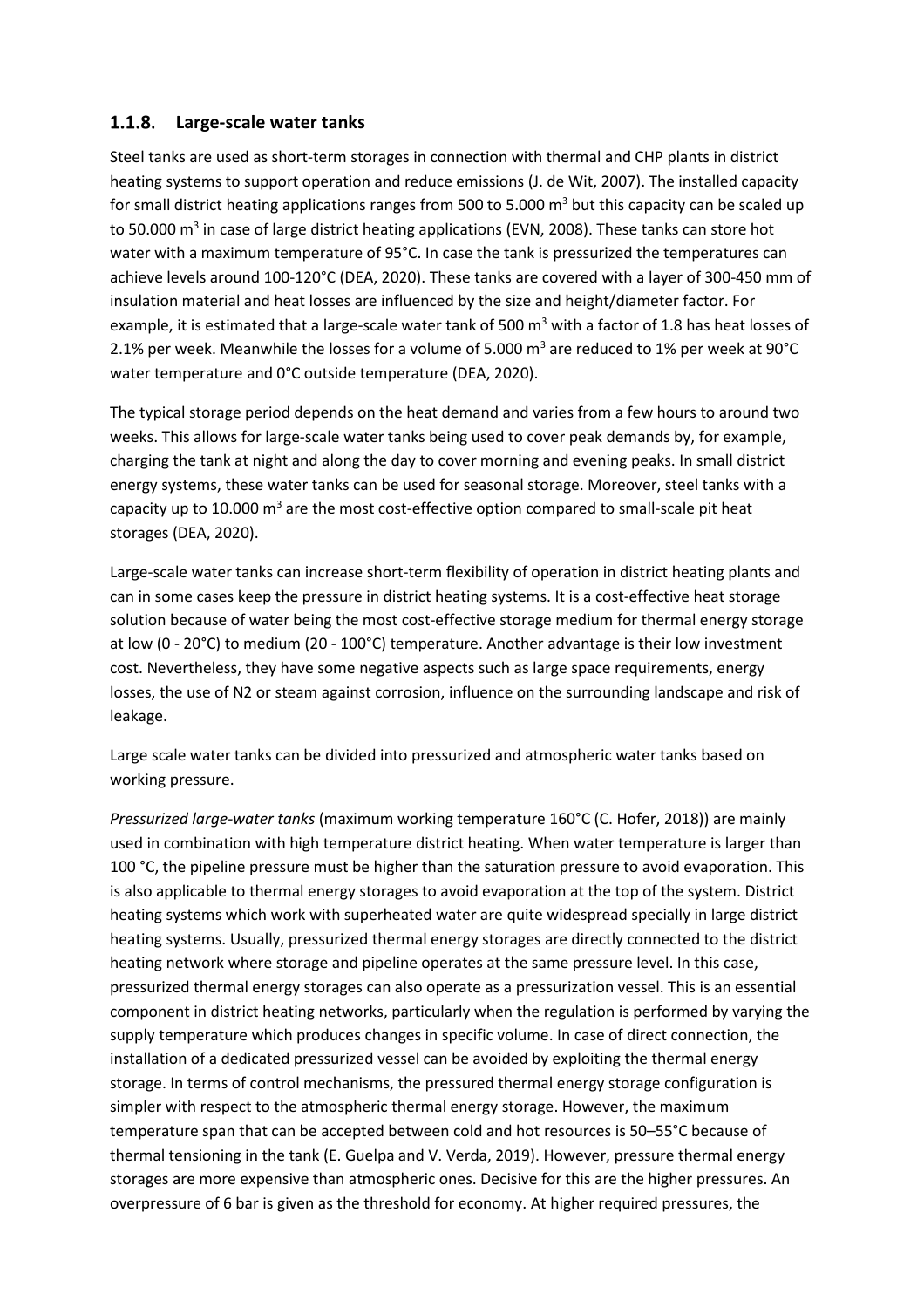investment costs for pressurized accumulators rise sharply because of the wall thicknesses and steel requirements. A part of the technical criteria for determining the storage size, space requirements and existing infrastructure also play an important role (R. Geyer *et al.*, 2017).

*Atmospheric thermal energy storages* are mainly used in combination with low temperature district heating. This means when maximum temperature in the storage does not exceed 100 °C and the temperature gap does not exceed 30-40 °C. Atmospheric thermal energy storages are connected indirectly to the district heating network because of the pressure differences respect to the pipeline. In this case, pumps and valves assure the correct pressure difference between the pipeline and the atmospheric thermal energy storages. In addition, this type of thermal energy storage should be preferred when the number of hours of operation is limited because of the lower investment cost (E. Guelpa and V. Verda, 2019). In addition, the grade of stratification inside the heat storage tank limits the amount of heat which can be discharged at the required supply temperature level. This makes a good understanding of the main factors for a proper stratification necessary (A. Herwig, L. Umbreit, and K. Rühling, 2018). Atmospheric thermal storage tanks can be divided into two sub-categories: *one-zone heat storage tanks* and *two-zone heat storage tanks*.

Stander one-zone atmospheric heat storage tanks (maximum working temperature 98°C (C. Hofer, 2018)) are built as pressure-less standing steel cylinders with one radial diffuser at the bottom and another one at the top. These heat storage tanks are optimized for capacities of up to several 10,000 m<sup>3</sup>. During the charging process, warm water is entering the tank through the top radial diffuser and cold water is leaving through the bottom radial diffuser. The discharging process is done in the opposite way. When charging and discharging temperatures are well-defined through thermal stratification. A layer of high temperature above a layer of lower temperature is formed, with a thermocline in between. The grade of stratification inside the heat storage tank limits the amount of heat which can be discharged at the required supply temperature level (A. Herwig, L. Umbreit, and K. Rühling, 2018).

The atmospheric two-zone heat storage tank (maximum working temperature 130°C (C. Hofer, 2018)) has the same design features as the one-zone atmospheric heat storage tank, but it is divided into two zones by an insulated intermediated floor. Each storage zone has two radial diffusers for charging and discharging. A vertical compensation pipe is used as hydraulic connection between the upper and lower storage zone. This allows for compensating the density changes of the lower storage zone during charging and discharging and safeguard against negative pressure or overpressure in the lower zone. The hydraulic coupling of both storage zones allows that the pressure level in the lower storage zone is sufficiently high to store water at temperatures above 100°C. This implies that the volume-specific heat capacity of the two-zone heat storage tank is higher compared to a one-zone heat storage tank of the same size. This means that the higher total investment costs can be compensated with respect to the amount of stored energy. However, the exchange of fluid between the two storage zones can negatively influence the thermal stratification in a storage zone (A. Herwig, L. Umbreit, and K. Rühling, 2018).

Additional R&D of large steel tanks is necessary to improve energy performance and flexibility. These developments include improvements at the operation at lower temperatures and temperature differences in district heating grids, the use of large-scale steel storage for cooling purpose and should take advantage of the water stratification (DEA, 2020).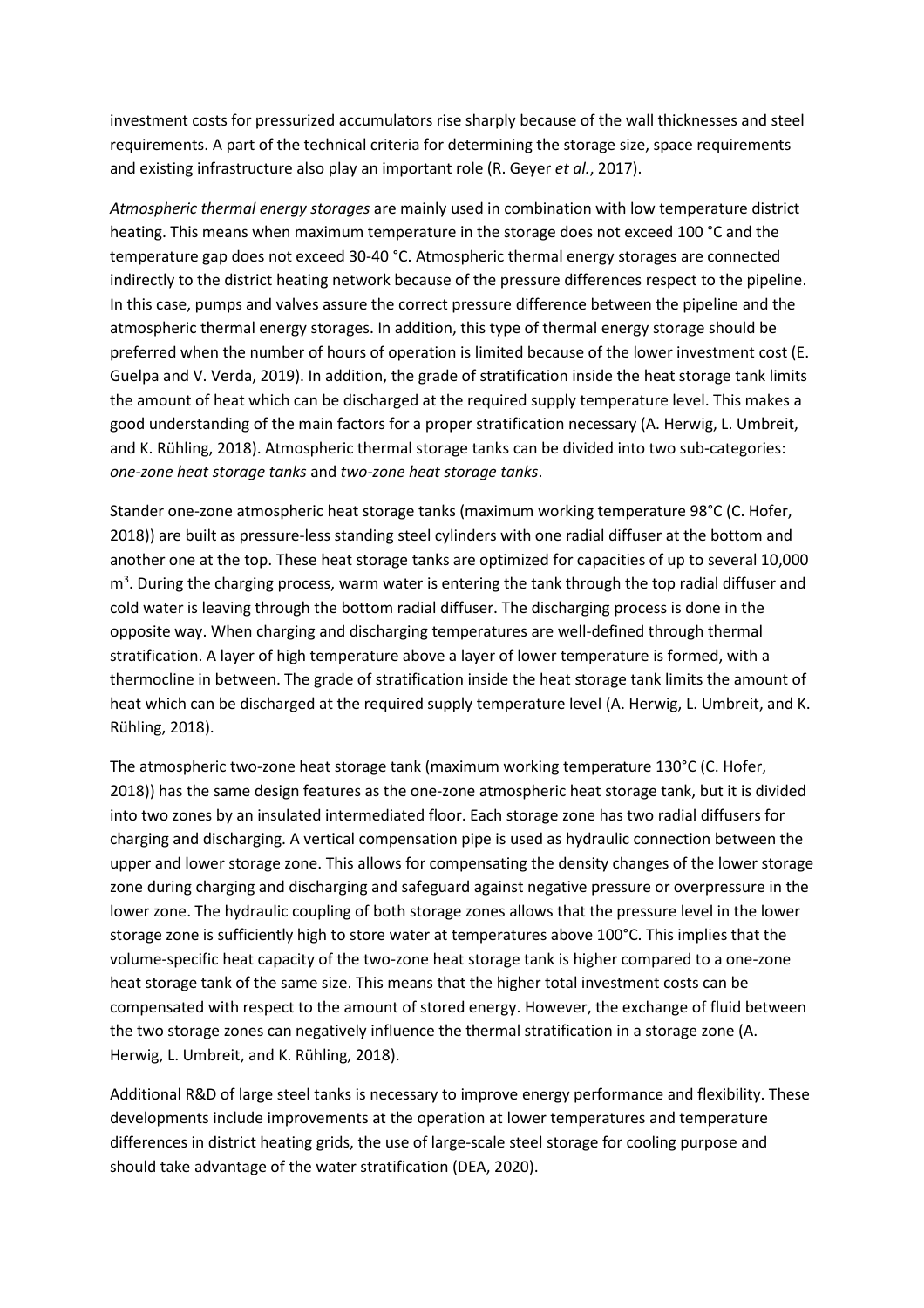#### **Seasonal heat storages: ATES - Aquifer Thermal Energy Storages**

ATES is an open-loop energy storage system which consists of tube wells in one or more pairs that pump groundwater to extract or store thermal energy. This systems are scalable from single houses to district or regional scale (DEA, 2020).

Buildings are cooled during summer seasons using the groundwater from the cold well. Heat is transferred from the building to the cold groundwater rising groundwater temperature from around 5-8°C to 14–20°C. Then, this hot water is stored in the warm well and is used for heating during winter seasons. In case that free cooling is not possible, a heat pump can be used as a back-up to cool down the groundwater of the cold well. When heat is requested in autumn or winter the pumping direction and heat transfer process can be reversed extracting groundwater from the warm well. In this case, a heat pump needs to boost the groundwater to around 40°C which is the necessary temperature to heat the buildings. The heat is transfer from the groundwater to the building and the cold water is stored in the cold well (M. Bloemendal, M. Jaxa-Rozen, and T. Olsthoorn, 2018).

ATES system is the shallow geothermal technology with the highest energy efficiency. However, this technology strongly relies on the aquifer properties and working conditions of the system. In case that ATES is working as cold storage system the efficiency can range from 70 to 100%. Nevertheless, in the case that the systems are working as heat storage (which includes injection, storage, and recovery of heated water) the efficiency is lower, ranging from 50 to 80%. Integrated or combined heat and cold ATES may offer an improved efficiency over cold-only or heat-only storage systems, particularly in large-scale applications (C.R. Matos, J.F. Carneiro, and P.P. Silva, 2019).

ATES systems has a high influence on the temperature in the aquifer because of the extraction of large volumes of groundwater. In these systems, thermal energy is lost at the boundary of the stored temperature volume. This is only noticed at the end of the wells' extraction period of the following season. In addition, the interaction between wells at the boundary of their temperature fields could affect the ATES efficiency due to the risk of thermal coupling (S. Haehnlein, P. Bayer, and P. Blum, 2010).

ATES has several advantages such as low investments and operational costs, small physical footprint, scalability, flexible application, and high storage capacity in each borehole-pair. On the other hand, this technology has certain difficulties such as risk of thermal short circuit of ground water, low storage temperatures to around 20°C, direct use of ground water in aquifer which could contaminate or have geological implications. Furthermore heating the aquifers to more than 20°C could produce bacterial growth (DEA, 2020).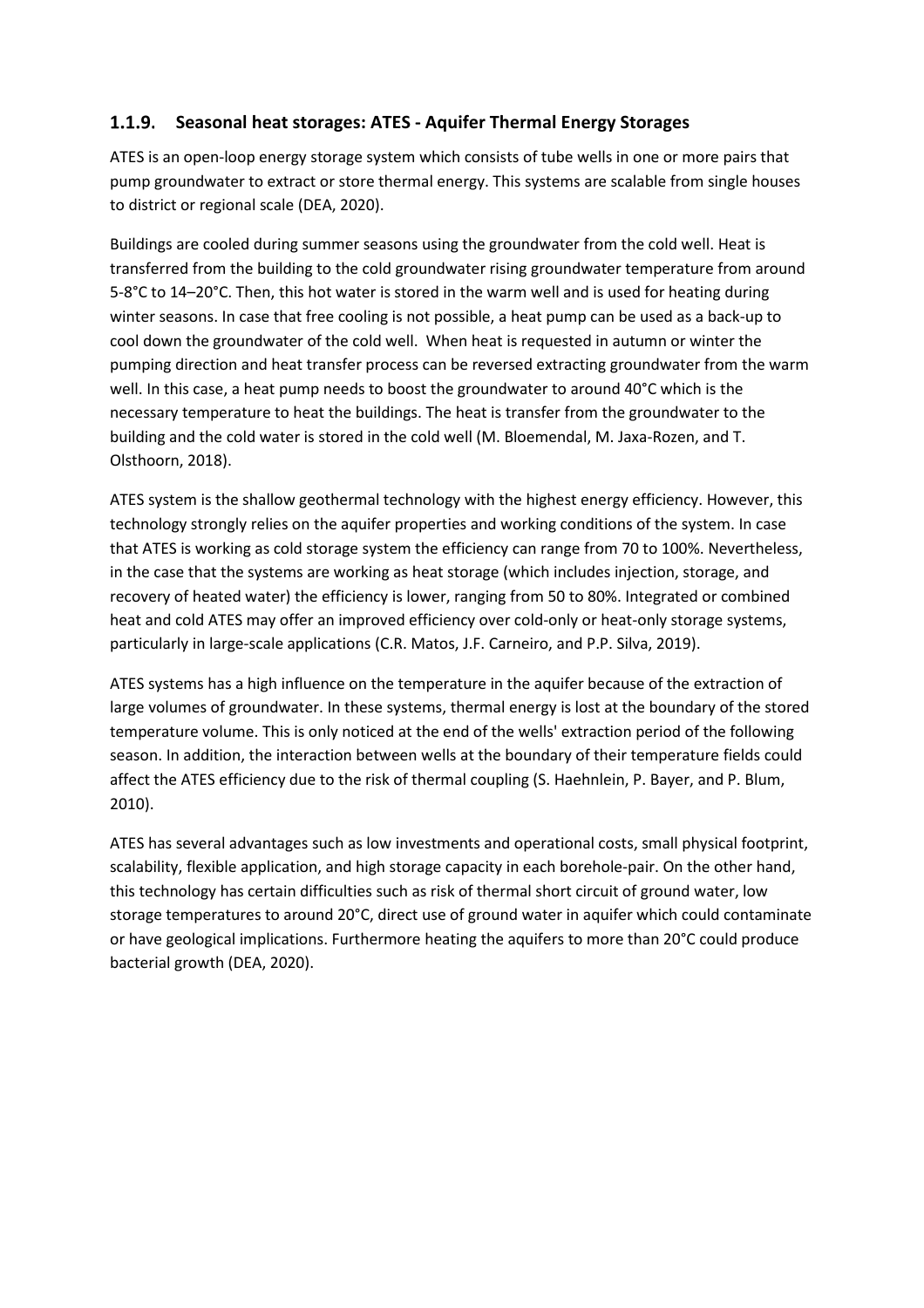#### **Seasonal heat storages: BTES – Borehole Thermal Energy Storages**

BTES is a closed-loop system that stores thermal energy in the bedrock using borehole heat exchangers (sometimes more than 100 wells) in combination with heat pumps. This technology allows to extract heat from a building during the summer, or via solar panels, and then reuse it during the winter season. BTESs are characterized by requiring a relatively small area of land as the surface can be used for other purposes and they operate in a temperature range from 0°C to 30°C but they can also be used for storing higher temperatures (up to 90°C). The efficiency of a BTES can reach up to 40%. Nevertheless, the efficiency can rise to 90% or 100% when operated around the average natural temperature of the ground. A condition would be that there is no strong natural groundwater flow (C.R. Matos, J.F. Carneiro, and P.P. Silva, 2019).

Therefore, BTES have several advantages such as relatively small space, very limited visual impact, expandability, limited risk of leakages and long lifetime. On the other hand, there are some difficulties such as ground conditions to allow for possible seasonal storage, risk of higher investment costs and heat loss due to ground water flow and the need of heat pumps to boost water to required suitable temperature levels (DEA, 2020).

BTES systems can be integrated with district heating networks. In these cases, it is frequently to increase the temperature of the subsurface area to a significantly higher level (> 40 °C). Although, these type of systems have similar schemes in spite that they can differ regarding to size (approximately 10000–60000 m3), borehole spacing (2–4 m), drilling depth (30–65 m), and operational temperature range (45–60 °C). This configuration can be linked to solar thermal systems. In this case, solar energy is used to increase BTES temperature to higher levels than the undisturbed soil temperature. Then, during winter season, the thermal energy stored in the BTES is extracted by circulating cold water through the borehole field. Normally, one or several short-term thermal storage tanks are used to interconnect solar collectors, BTES systems and heating networks to improve the stability and thermal efficiency of the system. The solar fractions of these systems range from 30% to 70% (F. Guo *et al.*, 2020).

BTES systems coupled with CHP systems can rise gradually the annual storage efficiency up to 90% after some years of operation. Therefore, a possible direction for the further development of hightemperature BTES is to increase the storage volume to satisfy the needs of large-scale urban central district heating for enhancing the thermal storage efficiency and the penetration of sustainable energy in the overall urban energy system. With an increase in the storage volume, some aspects of the design pattern of BTES may be significantly changed, including the heat loss protection measures, the layout of the BTES and borehole connection. Moreover, large-scale BTES can be utilized as centralized thermal storage to accommodate a variety of small distributed heat sources (F. Guo *et al.*, 2020).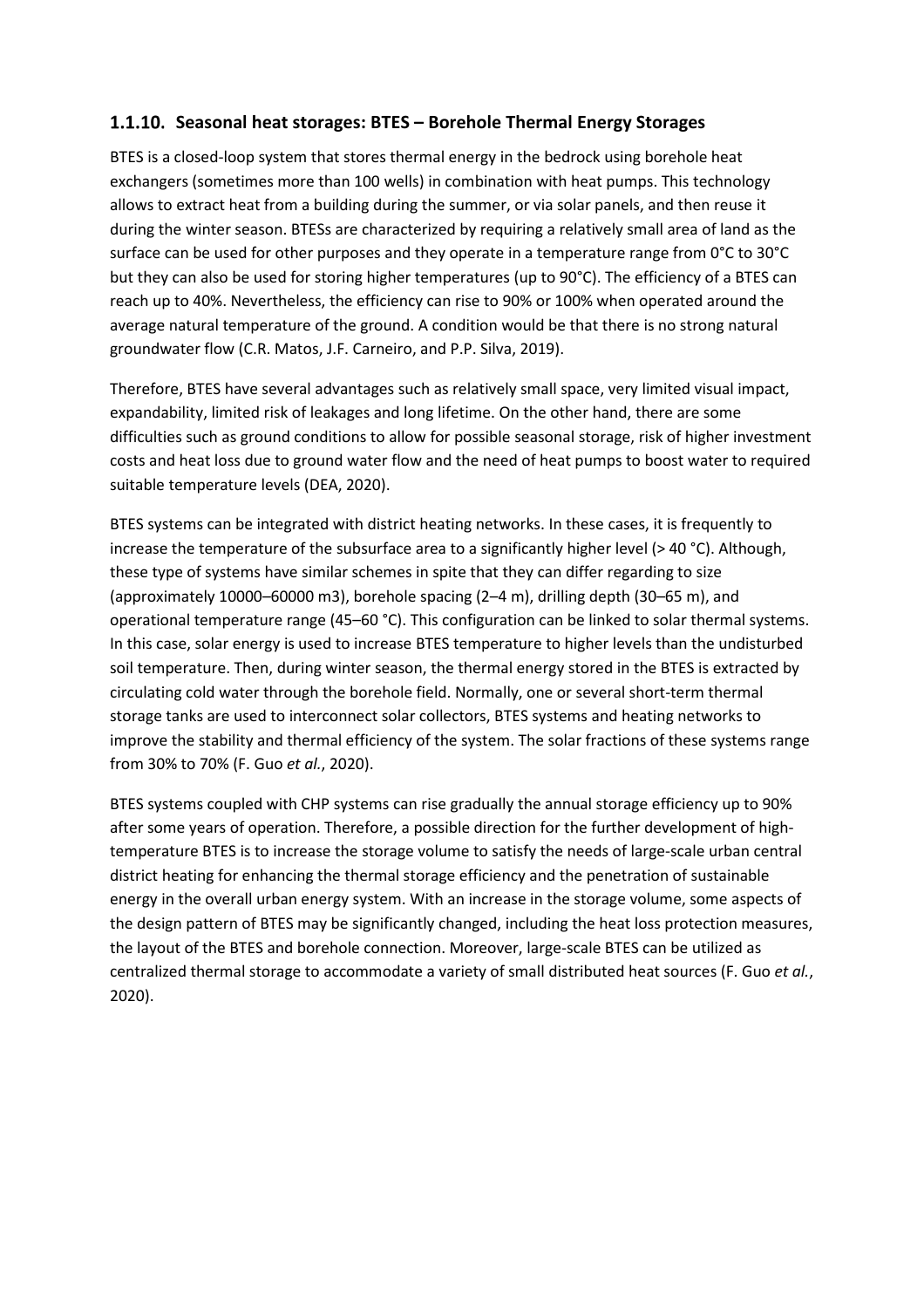#### **Seasonal heat storages: PTES - Pit Thermal Energy Storages**

PTES are large water reservoirs for storing thermal energy, being the most common seasonal storage technology and most cost-effective solution for large volumes (S.K. Henninger, K. Ellehauge, and J.C. Hadorn, 2008). The simplest and most common pit heat storage is an excavation shaped as a truncated pyramid placed upside down in the ground, lined by a water-proof membrane, filled with water, and covered by a floating and insulating lid. It is possible to reduce the handling and transport cost of soil creating embankments around the upper part of the storage with the soil excavated from the bottom part of the storage. These systems allow, for example, to store during several months the heat generated from large solar thermal systems during the summer period. The additional use of a heat pump can expand this period by cooling down the storage further. In addition, PTES can be developed for operation at relatively high temperature levels (90°C all year round) using the excess heat from industries and waste incineration as heat source (DEA, 2020).

Typical capacities for seasonal heat storages are 50.000-500.000  $\mathrm{m}^3$  or 5.000-40.000 MWh at one full charging cycle (S.K. Henninger, K. Ellehauge, and J.C. Hadorn, 2008). Nevertheless, the optimal storage period and total installed capacity of the PTES is bounded by the local demand needs and the existing and available heat sources. Installed capacity can be also limited by specific location restrictions regarding the maximum size and shape of a heat storage (DEA, 2020).

Heat losses in PTES depend on several parameters of technical, operational and weather parameters such as geometry, storage temperatures, operation patterns, cycle duration and weather conditions (PlanEnergi *et al.*, 2009). The heat losses of PTES are larger during the first two years than afterwards, as the surrounding soil will be heated reducing heat transmission. In general, heat losses are reduced by increase the storage capacity. In this sense, a small storage with a volume of 20  $m<sup>3</sup>$  heat losses referred to the stored energy eight times higher than  $10,000$  m<sup>3</sup>. This is because the better surface/volume ratio of the larger PTES. Also, it is possible to reduce annual heat losses by using a heat pump to cool the stored water (PlanEnergi *et al.*, 2013).

PTES has several advantages such a quick charging and discharging with high capacity, high specific heat capacity and cheap storage medium with good heat transfer characteristics that enables stratification. Nevertheless, there are negative aspects such as the storage requires a relatively large area of land, vulnerable liner and insulation materials and the risk of leakages (DEA, 2020).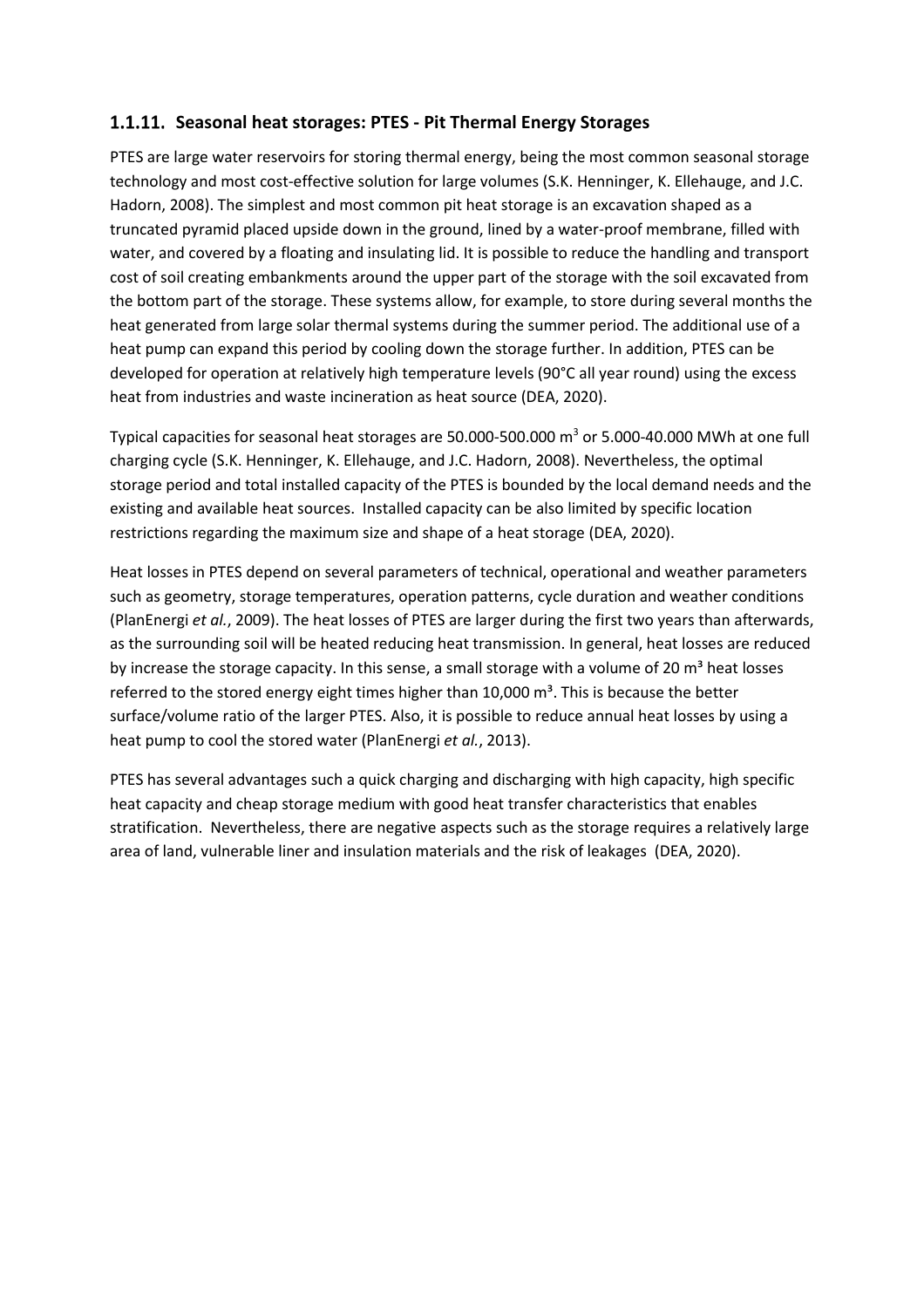#### **Seasonal heat storages: CTES - Caverns Thermal Energy Storages**

In CTES, energy is stored as hot water in an underground cavern. These systems have very high injection and extraction powers (just matter of pump capacity).

Potential structures for CTES include abandoned mines, tunnels or rock caverns, natural karst structures and artificially constructed caverns (K.S. Lee, 2013). These storage options are technically feasible, but applications are limited because of high investment costs. In this context, artificial caverns have been demonstrated in full scale, constructing large underground water reservoirs, but they are still too expensive to become an alternative to other hot water storage systems. The reconstruction of existing caverns or abandoned mines could however make CTES economically feasible (B. Nordell, 2012).

In these systems, heat losses will be substantial to the surrounding rock mass. This is especially relevant during the first two years after charging. After this period, the cavern develops a relatively stable thermal halo whereby the temperature, starting from the warm center, decreases. There are still heat losses, but they should be less than 10% during one operational cycle under favorable conditions as dry rock is generally a poor heat conductor. It is also very relevant to maintain a stratified temperature profile in the cavern. To facilitate this, hot water must be injected at the top of the store and colder water must be extracted from the bottom (K.S. Lee, 2013).

During the design of large-scale CTES it is necessary to consider several factors such as the estimation and control of the thermal, hydrological and mechanical behaviors of rock mass and storage caverns, ensuring the structure safety, storage efficiency, the selection of suitable storage site or the thermally induced environmental impact. This last point is related to the temperature changes in the water surface and groundwater and the corresponding effect on vegetation (Park *et al.*, 2014b).

There are few examples of CTES. Being the first two worldwide the Swedish Avesta and Lyckebo storages. The Avesta storage was built for research purpose in 1981. It is a short-term energy storage with a capacity of 15.000  $\text{m}^3$  and it is fed with heat produced from an incineration. The Lyckebo thermal storage was constructed in 1984 and it is connected to the Uppsala district heating net plant (B. Nordell, 2012). It has the shape of a ring with a height of 30m, a width of 18m and a diameter of 75m. The cavern roof is insulated 30m below the rock surface. The storage volume is 100.000  $\text{m}^3$  and the cavern walls are not insulated (C. Brunström, B. Eftring, and J. Claeson, 1987b). It has a maximum water temperature of 90°C and it can store 5.500 MWh of heat between seasons. Lyckebo storage is working well except for deposits in the heat exchanger and the excessive heat losses estimated in 20% (Bergensund, Eriksson and Häger, 2015)

Recently, the energy company Helen Oy is planning to build a CTES in Helsinki. It will be interconnected to the district heating network and it will avoid, during the coldest winter days, the start-up of separate natural gas and oil-fired heating plants. It consists of three large caverns used previously to store heavy fuel oil. Its expected storage capacity is 260.000  $\text{m}^3$  and heat power is expected to be 120 MW with an operating time of four full days (Helen Oy, 2018).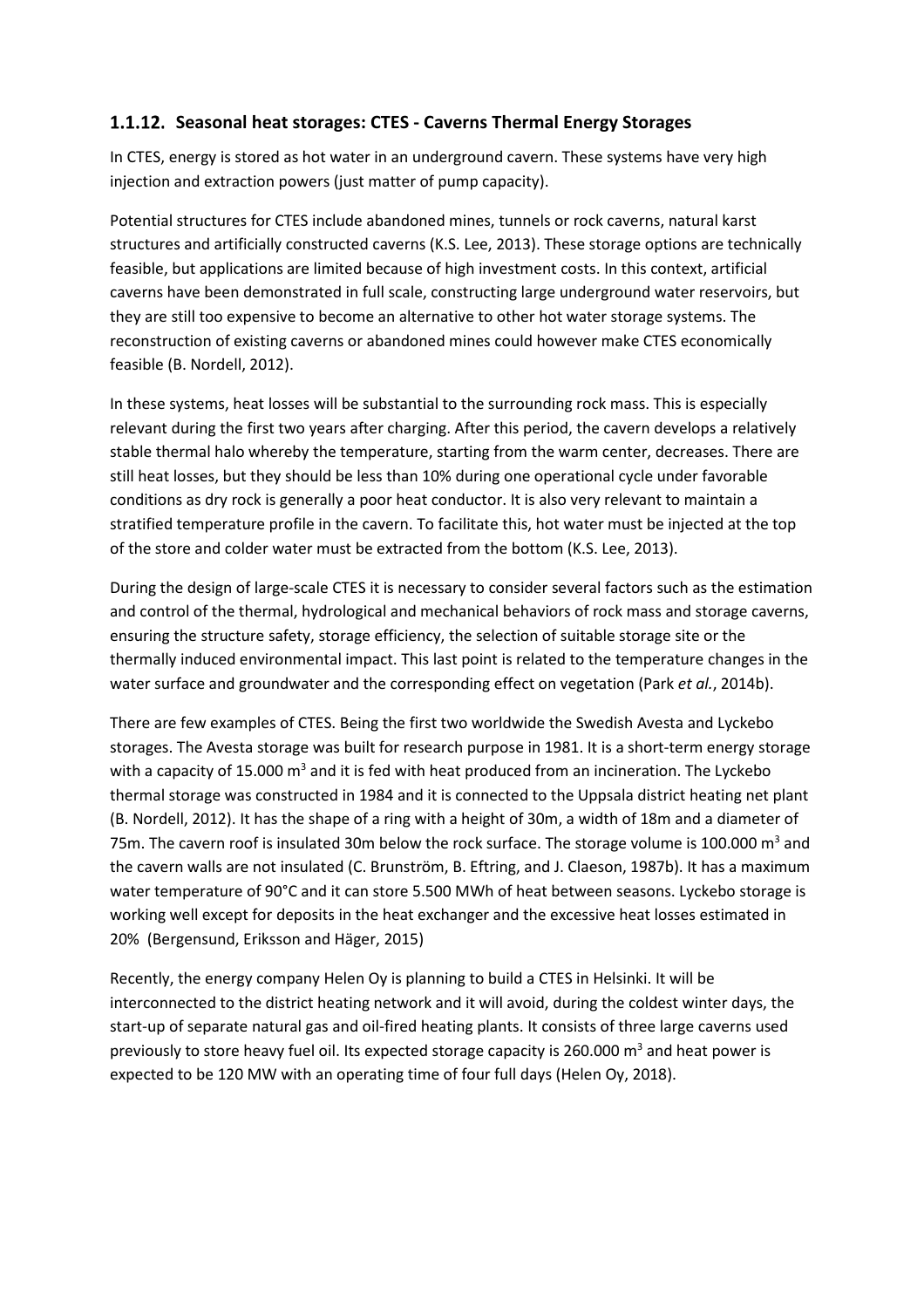#### **Hot water pumped storage hydropower plant**

This technology combines the advantages of pumped storage technology and heat storage. This new system stores and supplies electricity, heat and cooling energy as required. In principle, this technology can be used to meet up to 90% of our energy requirements (C. Pelzl, 2018).

The first element is an underground pumped hydro storage, where subterranean tunnels are used to create the elevation difference between two underground reservoirs to produce electricity. The second component is a heat accumulator, typically at 90°C, where water serves as an additional thermal energy storage medium. In case that heat demand is high, heat can be supplied directly to consumers via district heating networks. The high temperature level is achieved from different heat sources such as thermal solar panels or via district heating transmission lines. A heat exchanger or a secondary system is used to store and extract the heat from the water of the system. The surrounding mountain is not only a natural thermal isolation, but it is also an additional heat-storing mass. In addition, the installation of an air pressure compensation shaft into the system can prevent heat and evaporation losses (F.G. Pikl, W. Richter, and G. Zenz, 2020).

Finally, it is possible to integrate district cooling technology in the shape of absorption chillers into this concept. The hot water drives the chillers, which produce cooling energy that is distributed via district cooling networks. To ensure a constant supply of cooling energy to various temperature zones, this system can be modified by cooling the water of the underground pumped storage hydropower scheme becoming a "cold-water pumped storage hydropower plant" (C. Pelzl, 2018).

The combination electricity and heat storage, with efficiency factors around 80% for electricity and heat storage, provides an annual energy turnover and a volumetric energy density much higher in contrast to separate usage. This solution also stands out for its profitability with short payback period. This system has additional advantages such as the possibility to have zero-emission during the operation, no open spaces are required, and it does not affect the natural water balance reducing the environmental impact (C. Pelzl, 2018). In addition, the expandability of the storage volume at any time or the possible asymmetrical size design of the storage caverns or a performance upgrade offers additional flexibility options to adapt the combined storage system to changing supply requirements or (energy) economic conditions (F.G. Pikl, W. Richter, and G. Zenz, 2020).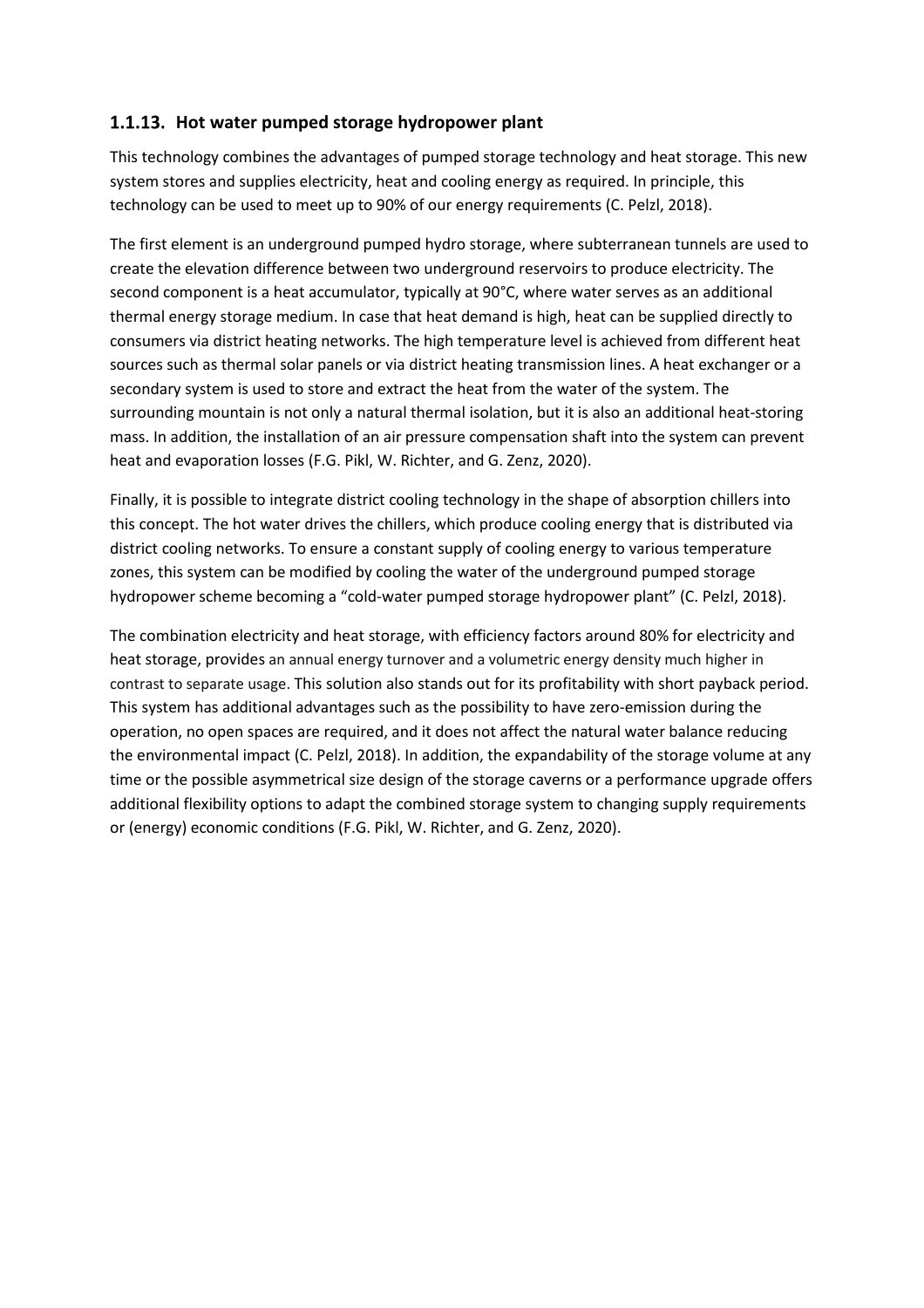#### **Blending hydrogen into natural gas grid**

Blending hydrogen into the existing natural gas pipeline network is proposed as a solution to reduce greenhouse gas emissions when the hydrogen is produced from RES or from low-carbon energy sources such as nuclear or fossil with carbon capture and storage (CCS). The generated benefit would be like the introduction of biogas into the natural gas pipeline. This strategy of storing and delivering carbon free energy to markets can be viable without significantly increasing risks when relatively low concentrations, from 5 vol. % to 15 vol. % hydrogen, are implemented. However, the appropriate blend concentration may differ significantly between pipeline network systems and natural gas compositions. Therefore, any introduction of a hydrogen blend concentration requires an extensive study, testing, and modifications to existing natural pipeline network. This could produce additional costs that must be weighed against the benefit to provide a more sustainable and low-carbon gas product to the consumers (M.W. Melaina, O. Antonia, and M. Penev, 2013). Blending hydrogen into natural gas pipeline networks can be means of delivering pure hydrogen to markets, using separation and purification technologies as downstream (pressure swing adsorption (PSA), membrane separation, and electrochemical hydrogen separation (EHS, or hydrogen pumping) (M.W. Melaina, O. Antonia, and M. Penev, 2013)) to extract hydrogen from natural gas. This can be a cost competitive solution in comparison to build dedicated hydrogen pipelines or other costly delivery infrastructure during the early market development phase (M.T. Trouvé *et al.*, 2019).

The volumes of blended injectable hydrogen into natural gas infrastructures depend on the following critical parameters: nature of pipelines and network equipment, the existence of energy storage tanks, the ability to dilute injected quantities and the CO2 sources availability in case that the mechanisation route is considered. Another key factor is the type of customers connected downstream of the injection point, for example, the presence of industrial customers who are highly sensitive to gas quality (M.T. Trouvé *et al.*, 2019). The injection of hydrogen into the networks can influence the accuracy of existing gas meters and the proper metering by volume and conversion into energy. Recalibration of the existing gas meters will be necessary and installation of certificated new ones. In this sense, measurement uncertainties must be checked on the turbine meters due to the lower density of the CH4/H<sub>2</sub> mixture. However, other technologies, e.g. ultrasound, accept a hydrogen content of up to 15% with little or no dispersion. In addition, new billing tariff solutions will be necessary (M.T. Trouvé *et al.*, 2019).

There are several problems due to injection hydrogen into the natural gas network. The first one is the potential impact of contaminants in case that the hydrogen production system does not produce pure hydrogen (M.W. Melaina, O. Antonia, and M. Penev, 2013). The second problem is hydrogen embrittlement which is the diffusion of hydrogen into the crystalline mesh of steels which can lead to a weakening of the steel (reducing ductility) and an increase in the speed of the propagation of defects (M.T. Trouvé *et al.*, 2019). The third one, is the risk of fire and explosions in high populated areas, which can affect specially the distribution pipeline system. This is because of hydrogen leakage that makes additional leak detection systems necessary(M.W. Melaina, O. Antonia, and M. Penev, 2013).

In particular, the Austrian natural gas network for domestic gas use can be fed up to 10 vol.% hydrogen with all components working in a functional and safety way with only a slightly increase of explosion risk compared with pure natural gas. However, measurement deviations can already occur with this level of hydrogen (ÖVGW, 2019).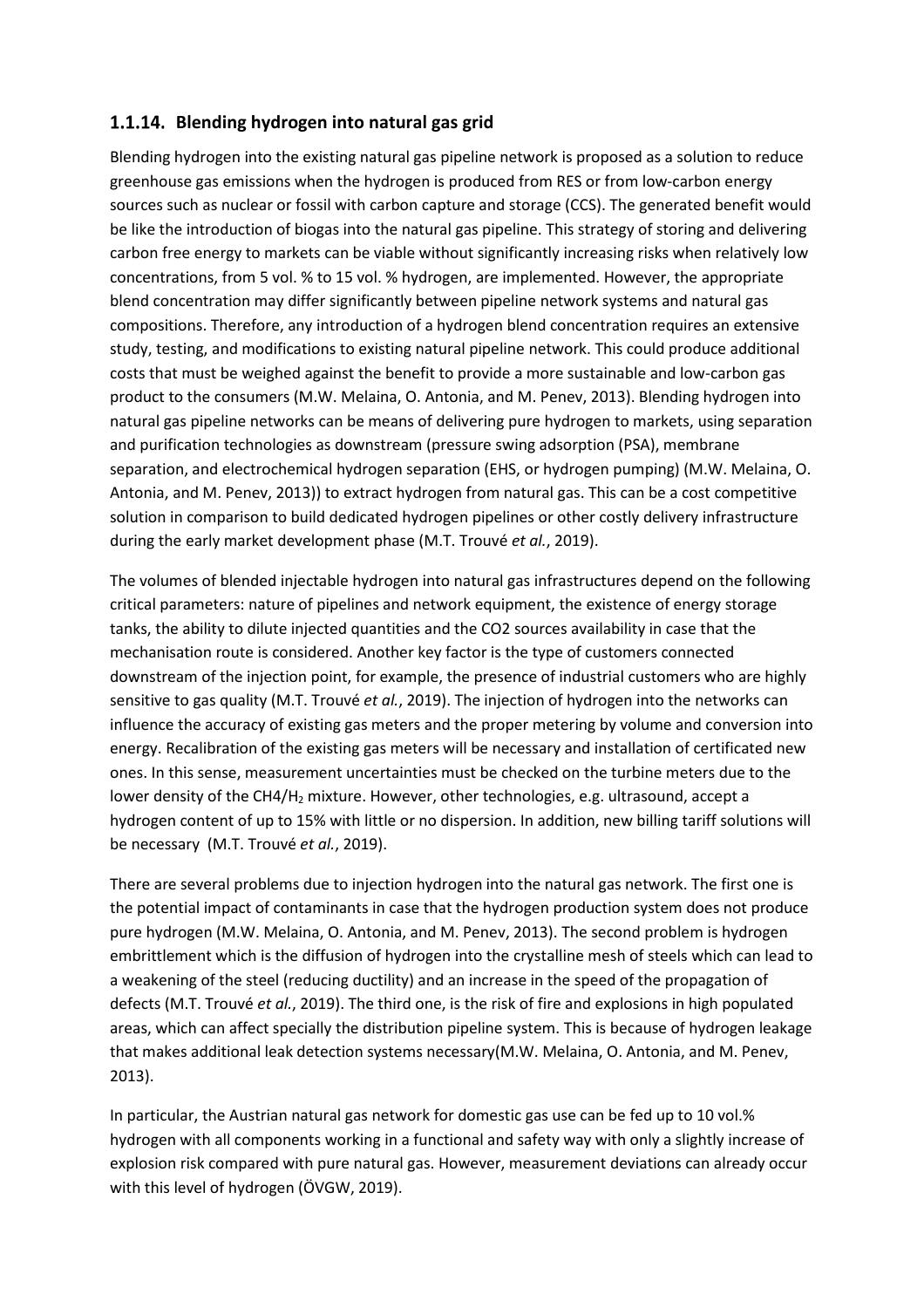#### **Compressed H2 in pressurized storage tanks**

Hydrogen storage in pressurized tanks is a system for small and medium scale storage. There are three main problems when trying to compress and store hydrogen in a tank. The first difficulty is the integrity of the materials; hydrogen storages pressure tanks work over a high number of cycles with pressures that range from 50 bar to 1000 bar and temperatures which rises while compressing the hydrogen inside the tank. This causes a warming of the materials of the tank from inside generating critically damage in case that the temperature exceeds certain levels. Actually, this limitation, together with operational cost, result in large-scale storage pressurized tanks which cannot exceed 200 bar at ambient temperature (J. Andersson and S. Gronkvist, 2019). The second problem is hydrogen embrittlement which is a process in which metals, like steel, react with hydrogen. This makes them brittle and susceptible to cracking (DEA, 2020). The third one is hydrogen permeation which takes place when hydrogen molecules, due to their small size, tend to go through the walls. This can produce a pressure drop inside the tank as well as result in a decrease of the stored hydrogen (E.D. Rothuizen, 2013).

Hydrogen pressure tanks are divided into 4 types according to the materials they utilize (H. Dagdougui *et al.*, 2018):

- **Type I:** These tanks are seamless steel or aluminium tanks. They are resistant to hydrogen permeation but not hydrogen embrittlement. These tanks are bulky and heavy with thick walls and designed for pressures up to 250 bar being a cheap solution for stationary applications.
- **Type II:** These tanks are seamless metallic, usually aluminium, tanks with filament windings like glass fibre/aramid or carbon fibre around the metallic cylinder. They are heavy and designed for pressure ranges from 450 to 800 bar. They are cost competitive due to the relatively low amount of fibres used for the wrapping.
- **Type III:** These are made from seamless or welded aluminium liners fully wrapped with fibre resin composite. They are lighter and have thinner walls compared to Type I and II but more expensive. They are designed for pressure ranges from 300 to 700 bar and are less susceptible to hydrogen embrittlement
- **Type IV:** They are completely made of carbon fibre with a polymer (thermoplastic) liner. The carbon fibre wrapping provides enough strength to withstand pressures up to 1000 bar while the thermoplastic liner acts as a permeation barrier. They are the lightest but also the most expensive tanks and are used (along with Type III tanks) mainly in the automotive industry for short term storage.

Hydrogen pressure tanks have several advantages such as hydrogen can be stored for relatively long periods without losing significant energy content, it is a widespread and proven technology and they are cost-efficient solutions in comparison with other industrialized storage methods especially for type I and II. However, they have some disadvantages such as the high cost to transport large quantities of hydrogen over long distance because of the need to use trucks to carry the pressure tanks, high costs for materials for pressure tanks and safety issues (hydrogen is an explosive gas with a flammability range from 4% to 75% hydrogen in air) (DEA, 2020).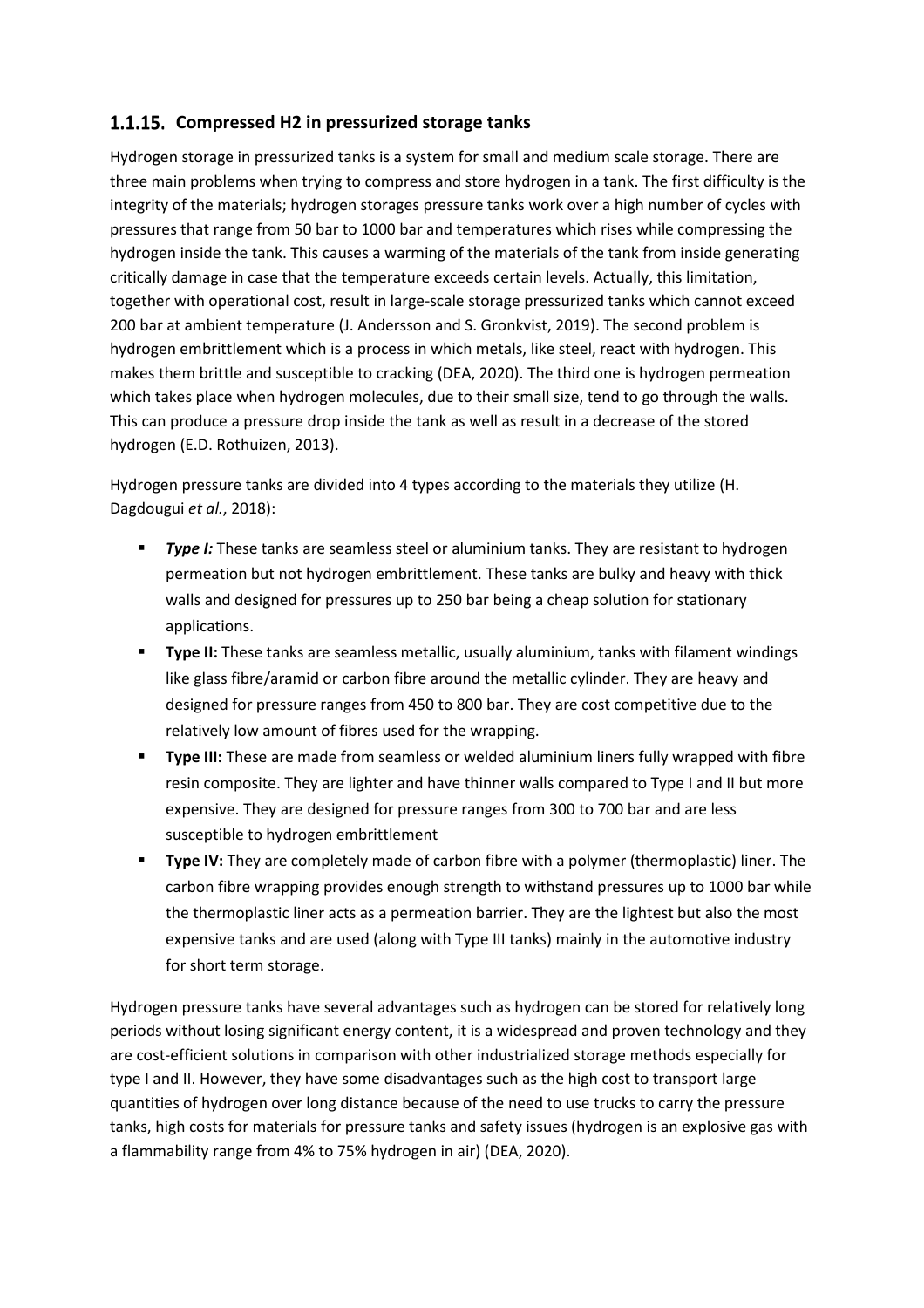#### **Hydrogen storage in caverns**

Salt caverns are man-made cavities in thick underground salt deposits. Those are constructed from the surface by injection of water down a well drilled into the salt rock. Depending on the specifications and the technical feasibility, they can be constructed at depths of 2000m, have geometric volumes until 1.000.000 m<sup>3</sup>, typical heights of 300-50 m, and diameters of 50-100m. Depending on the depth, they can be operated at pressures of up to or even above 20 MPa. This enables the storage of very large quantities of gas. For instance, a typical large gas cavern can hold more than 60 times the volume of a spherical gas tank. Nevertheless salt caverns have a very irregularly geographical distribution (J. Michalski *et al.*, 2017).

The overall technical potential in Europe, including both onshore and offshore locations, is estimated to be 84.8 PWhH<sub>2</sub>, with 23.2 PWhH<sub>2</sub> of this potential belonging to onshore formations. In that case, a maximum distance of 50 km to the coast is applied to the onshore salt caverns in order to take into account the economic and ecological aspects of brine disposal pipelines and onshore potential decreases down to 7.3 PWhH<sup>2</sup> (D. Gulcin Caglayan *et al.*, 2020).

The storage of hydrogen in depleted oil and gas reservoirs has the advantage of reducing the geological exploration efforts. To achieve this transformation, the caverns are flooded to displace methane while a high pressure is maintained. Then, hydrogen is produced via electrolysis or steam methane reforming, and compressed to be stored. For extracting the hydrogen gas, gas withdrawal units are employed, and this gas can be used to generate electricity in a gas turbine or a fuel cell. The operation of this type of system is highly dependent on compression and expansion of the hydrogen into the caverns between the minimum and maximum pressure limits. 80% of this initial pressure is the recommended maximum pressure and 30% of the maximum pressure is the recommended minimum pressure (DEA, 2020). However, as a result of the contamination caused by the previous hydrocarbon extraction, contamination control and gas upgrade units for purification may be required (D. Gulcin Caglayan *et al.*, 2020).

There are several advantages of these type of systems such as the large storage volume to support grid balancing, long-term storage solution with unlimited lifetime and low footprint, suitable for short-term peak shaving operations and much lower investment costs per storage unit compared to hydrogen tanks. However, they have lower energy density compared to oil stored in caverns and there are limited useful salt structures available (DEA, 2020).

There are several researching activities to improve hydrogen storage in cavers to reduce undesirable reactions due to hydrogen embrittlement and loss of wall integrity and to improve compression technologies. The research in the field of market mobility and hydrogen cost production will also determine the potential of this large storages (A. Le Duigou et al., 2017).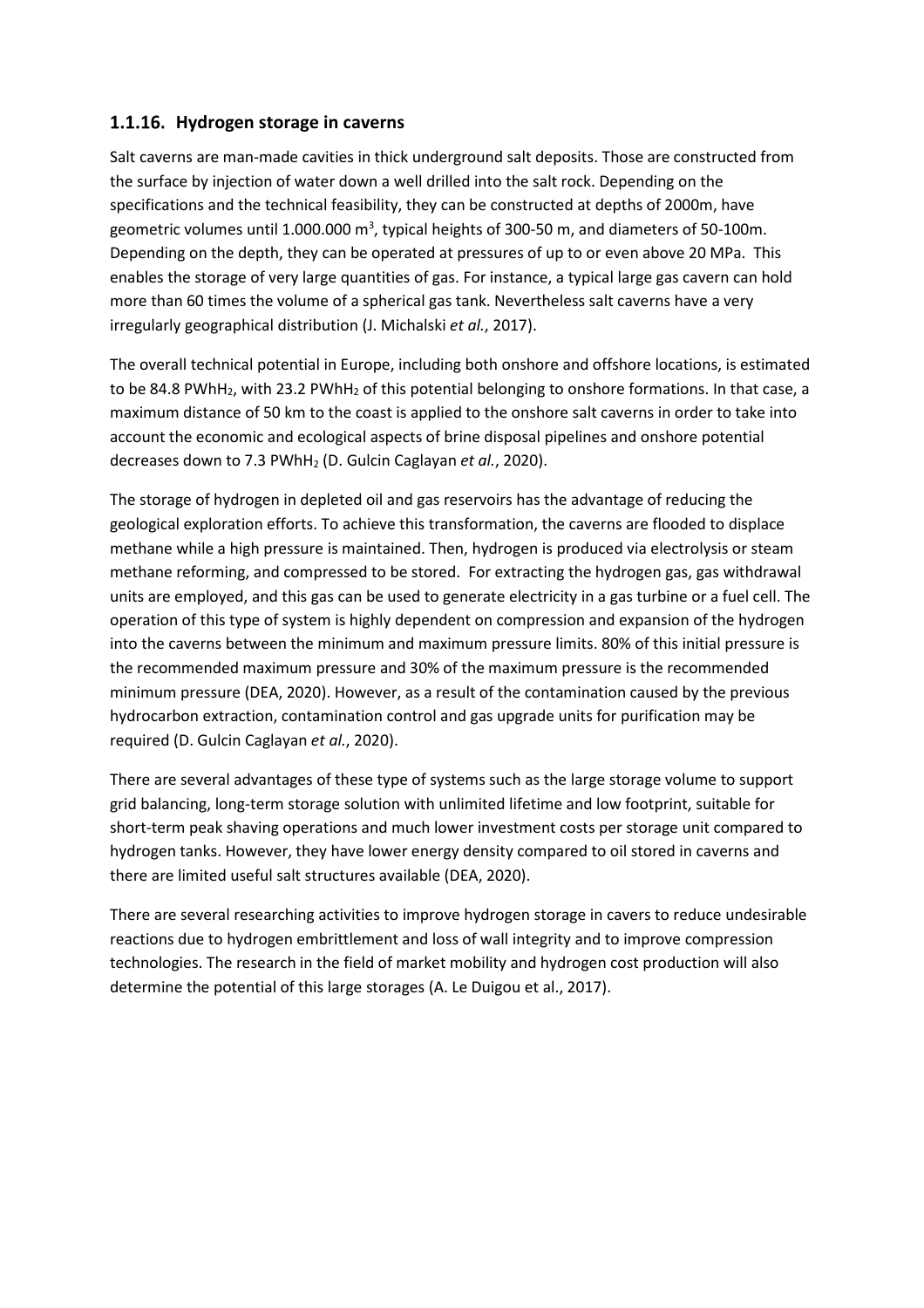#### **H2 - Cryo-compressed storage**

Cryogenic hydrogen has a density nearly twice that of compressed hydrogen at 70 MPa. Liquid hydrogen is stored in specially insulated cryogenic tanks under pressure, which have provisions for cooling, heating, and venting. However, liquefaction is an energy-intensive process. Estimates are about 12.5-15.0 kWh/kg for liquefaction compared to about 6.0 kWh/kg for compression to 70 MPa (J.W. Sheffield, K.B. Martin, and R. Folkson, 2014). Cryo-compressed hydrogen storage can include liquid hydrogen, cold compressed hydrogen, or hydrogen in a two-phase region (saturated liquid and vapor) (R.K. Ahluwalia *et al.*, 2010).

In this storage concept, hydrogen is cooled down to the temperature of liquid hydrogen (20K) and additionally hydrogen is compressed to a pressure of up to 350 bar or even 700 bar. This leads to a storage energy density of maximum 7 wt% and 0.07 kgH2/l, which is only possible by expending an enormous amount of energy and technological effort to cool and compress hydrogen (L. Baetcke and M. Kaltschmitt, 2018).

The design requirements of a storage vessel to contain hydrogen under the temperature and pressure condition are extremely high. Cryogenic tanks must withstand extremely cold temperatures, only aloe for trivial heat transfer, and tolerate occasional large pressure and temperature swings from relatively warm to extremely cold. The tanks must maintain these properties for the whole lifetime, which can be a challenge for tanks insulated with vacuum jackets where the vacuum and thus insulation properties can degrade over time. In addition, these systems typically require instrumentation and other potential sources of heat conduction that penetrate the layers of the tank. To achieve low heat transfer, the system design must have few penetrations and still perform all required functions(US Drive, 2017).

The initial capital investment is high because the need for liquefaction equipment as part of the hydrogen storage and because the liquefaction process is very energy-intensive the operation cost is also high. However, new installations can take advantage of scale-economy, because despite larger plants with higher liquefaction, capacities have higher initial costs. The hydrogen cost and energy to liquefy hydrogen decreases per kilogram of hydrogen liquefied (J.W. Sheffield, K.B. Martin, and R. Folkson, 2014).

While compressed hydrogen storage is typically at ambient temperatures, cold and cryogenic compressed hydrogen storage is also being investigated for light-duty vehicles due to the higher hydrogen gas densities. These systems also offer potential advantages for heavy-duty vehicles and fleet applications that utilize consistent drive cycles and require long driving ranges (US Drive, 2017). Recently, supercritical cryo-compressed hydrogen storage has been proposed by BMW company and developed by many others. Their concept consists of storing hydrogen in a pressure vessel that can operate at cryogenic temperatures (as low as 20 K) and high pressures (e.g. ~35 MPa) (Z. Yanxing *et al.*, 2019).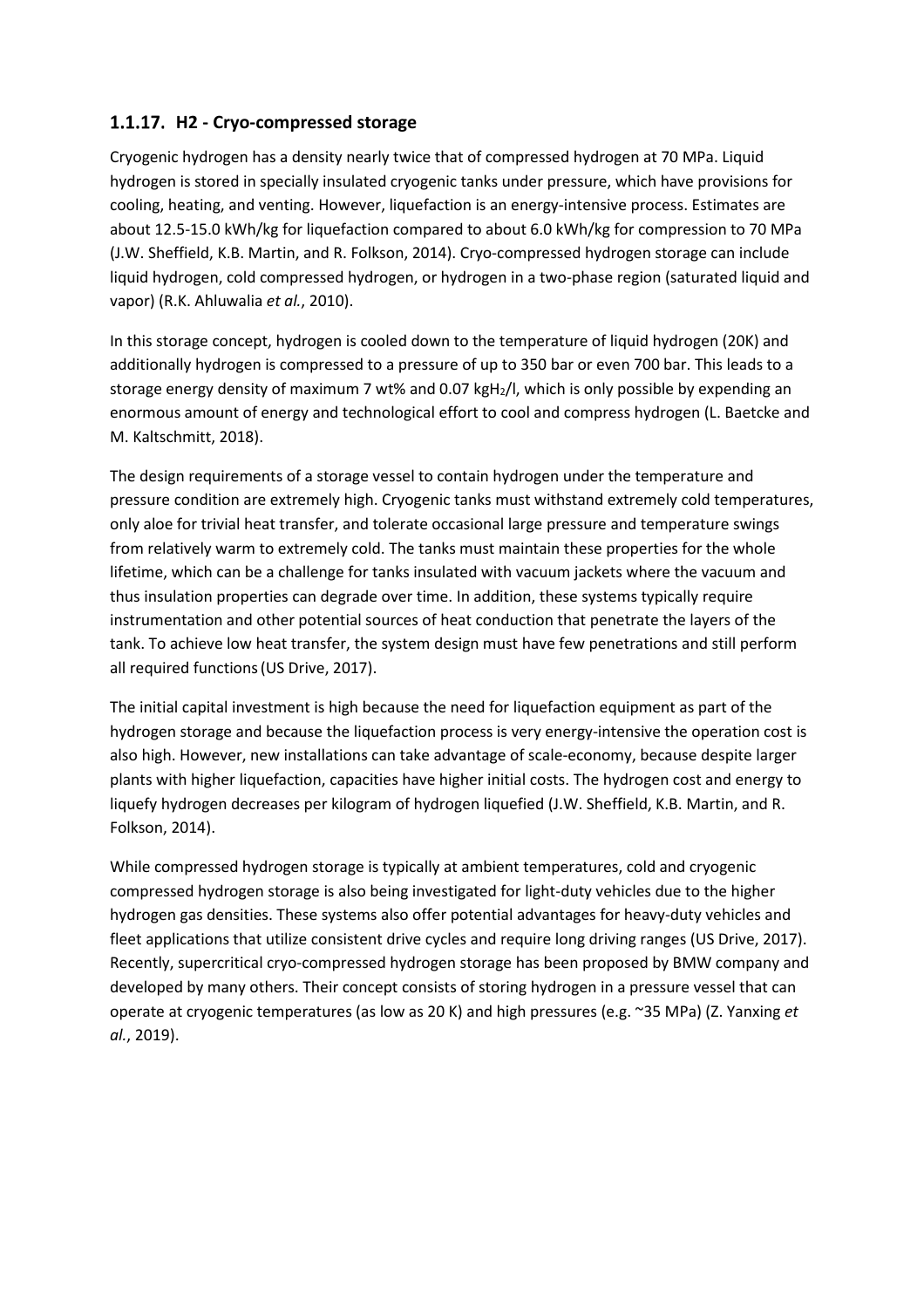### **H2 - Liquid Organic Hydrogen Carrier (LOHC)**

LOHC storage systems are similar to conventional fuels.  $H<sub>2</sub>$  can be stored in a liquid form under atmospheric pressure and environmental temperature. The storages have a high volumetric energy density which allows for a viable alternative for energy transport, automotive purposes as well as stationary applications. Nevertheless, LOHCs are still new in the market and only a few systems have been built (M. Niermann, S. Drünert, *et al.*, 2019).

LOHCs essentially are liquids or solids which are accompanied by the reversible hydrogenation and dehydrogenation at elevated temperatures (P.T. Aakko-Saksa *et al.*, 2018). The concept behind LOHC hydrogen storage and the chemical principles can be divided in the following steps (DEA, 2020):

- **Hydrogen production.** Hydrogen can be generated from an electrolyser. This system should work to high pressure to support the hydrogenation process
- **Hydrogenation process**. This is a process of chemically binding hydrogen to the LOHC. This takes place in temperature range of 50-250°C and high-pressure range of 10-70 bar.
- **EXECT STORE STORG LOGE ACT STORE AND INCOCOLLY ACT ACT ACT STORE IN AMAGE STARK CONDUCTS LOGE THE STARK CONDUCTS LOGE TO HOMOGLOGE LOGE CONDUCTS.** Minor hydrogen is lost during decompression (under 0.1% hydrogen weight).
- **EXP** Dehydrogenation & usage. The hydrogen in the loaded LOHC is separated in a reactor by providing heat and in the presence of a catalyst. The unloaded LOHC is then stored for further cycling. For some LOHCs, the hydrogen obtained from the dehydrogenation process is not fully pure and needs further purification.

During the hydrogenation and dehydrogenation energy losses take place. In this sense, thermal efficiencies in the order of 60% and electrical efficiencies in the order of 40% has been reported (P.T. Aakko-Saksa *et al.*, 2018).

LOHCs have the possibility to be stored in large scale and use the current existing transport infrastructure such as pipelines, ships or trucks (P. Preuster, C. Papp, and P. Wasserscheid, 2017). Transporting hydrogen in the form of LOHC involves loading and extracting hydrogen at the destination. However, it is necessary to transport LOHC molecules back to the origin which makes the whole process expensive.

LOHCs can store hydrogen indefinitely and the loss of hydrogen during storage is negligible. Economically, 60 days is an optimum time span for storage when compared to compressed hydrogen storage. Long-term storage under ambient pressure is one of the advantages of using LOHCs (M. Niermann, A. Beckendorff, *et al.*, 2019).

Therefore, LOHCs has several advantages such as it is ideal to store hydrogen on a large-scale, longlife operations with low maintenance, easy installation and low footprint and it is very safe for high storage capacity. On the other hand, a strict assessment on toxicity of LOHCs need to be performed and heat integration for hydrogenation and dehydrogenation needs to be improved (DEA, 2020).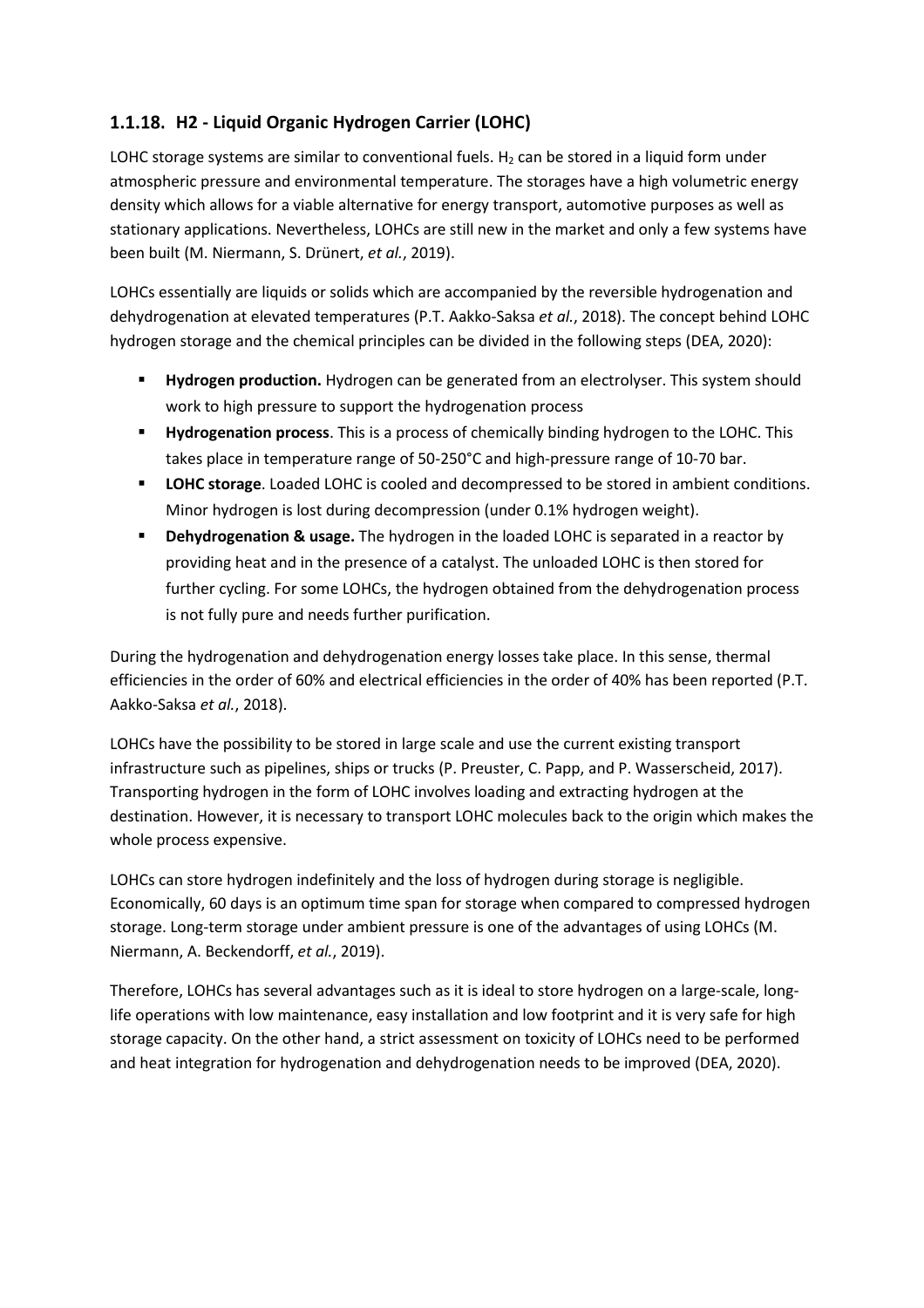#### **Underground natural gas storage**

Underground storage is primarily used for natural gas (almost pure methane, CH4), but other gasses may also be stored underground. This can include hydrogen; however, this implies that surface facilities need be designed considering that hydrogen is much more explosive and also aggressive towards steel structures. In addition, costs would be larger, since the heating value per volume is about three times less (DEA, 2020).

In case that biogas (65% CH4 and 35% CO2) is going to be stored, it is necessary to remove CO2 before increasing the energy density. It is also convenient to remove the CO2 because stores always contain some water which in contact with CO2 becomes acidic creating potential problems for the surface facilities (DEA, 2020)

The short-term regulation for these systems is not relevant for the overall gas system, as the gas transmission and distribution pipelines have substantial storage capacity (so-called line pack). In case that a power plant wishes to start up from zero to full load in a moment, the required gas volume is ready by the gate. The gas pressure in the pipeline will drop a little, but within the operational limits, the pressure will soon rebuild by drawing gas from other parts of the system.

There are three main type of underground natural storages: depleted gas reservoirs, aquifer reservoirs and salt caverns (DEA, 2020).

Depleted gas reservoirs are most prominent and common. These are reservoir formations from natural gas fields which have produced all their economical gas. These facilities are economically attractive because, with suitable modifications, it is possible to re-use the extraction and distribution infrastructure remaining from the productive life of the gas field. They are well known because their geological and physical characteristics were already studied. Therefore, depleted reservoirs are generally the cheapest and easiest to develop, operate, and maintain of the three types of underground storage.

Salt caverns are strong and impervious to gas over the lifespan of the storage facility. Once a salt cavern is suitable for the development of a gas storage facility a cavern is created within the salt feature. This is done by the process of cavern leaching. Fresh water is pumped down a borehole into the salt. Some of the salt is dissolved leaving a void and the water, now saline, is pumped back to the surface. The process continues until the cavern is the desired size. Once created, a salt cavern offers an underground natural gas storage vessel with very high deliverability. Cushion gas requirements are low, typically about 33 percent of total gas capacity.

Finally, aquifer reservoirs are underground, porous, and permeable rock formations that act as natural water reservoirs. Usually, these facilities are operated on a single annual cycle as with depleted reservoirs. The geological and physical characteristics of aquifer formation are not known ahead of time and a significant investment must be made to evaluate the aquifer's suitability for natural gas storage.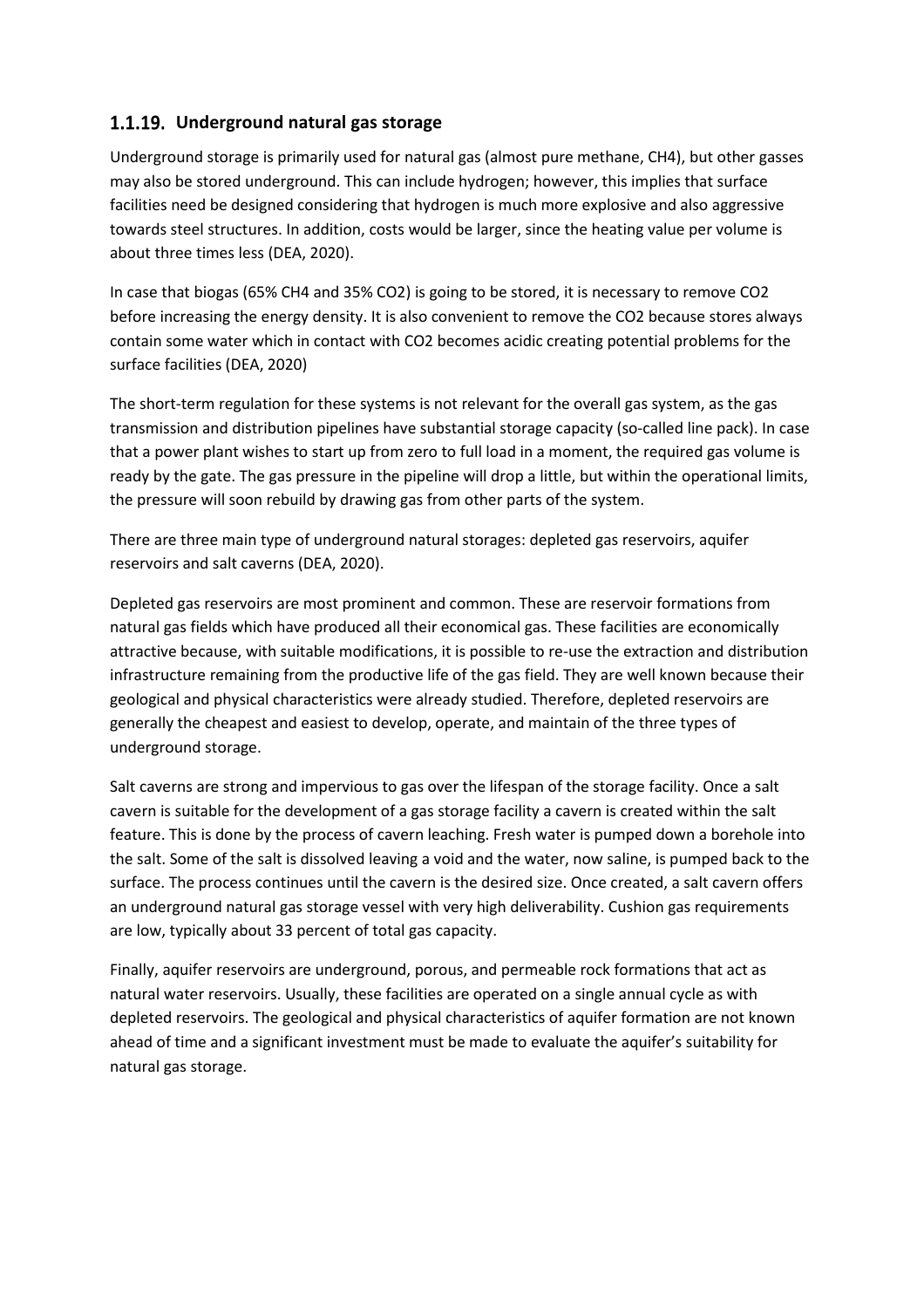#### **Power to Heat (P2H)**

P2H technologies offer major potential to drive forward the energy transition. They convert electricity into heat and can be additionally combined with heat storage units (*What exactly is meant by 'power-to-heat'?*, 2020). These technologies can be divided into centralized and decentralized systems. Centralized systems generate the heat at certain distance from the location of the demand and heat is distributed by district heating networks (D. Olsthoorn, F. Haghighat, and P.A. Mirzaei, 2016). In contrast, decentralized systems generate the heat to the location of heat demand. In reality, the line between centralized and decentralized options is fuzzy as heat may be jointly provided for only a few flats or houses in local or neighborhood heating networks (H. Lund *et al.*, 2014).

P2H can contribute to integrate the expansion of additional vRES making better use of temporary renewable surplus electricity generation. This implies an overall CO2 reduction due to a higher utilization of RES (D. Patteeuw *et al.*, 2015). Furthermore, P2H solutions can be done in a costeffective way where cost reductions are driven by the substitution of fossil fuels (K. Hedegaard *et al.*, 2012), better use of capital invested, less need for costly auxiliary technologies or power storage, more efficient operation of thermal power plants and the use of existing district heating infrastructure. Nevertheless, there is the possibility that the electricity prices rise due to the increase of the electricity demand because of the expansion of P2H into the energy system. However, the high efficiency of heat pumps and the flexibility of new loads may counteract this effect to some extent (D. Böttger *et al.*, 2015).

Centralized P2H approaches either draw on largescale heat pumps that make use of geothermal (i.e. ground-sourced) energy, waste heat or brine, or on large electric boilers, often in the form of electrode boilers. These options are also available as decentralized heating options. In this last case, smaller-scale heat pumps are usually air or ground-sourced. Resistive heating comes in the form of electric boilers or electric heating elements in boilers that are primarily fueled by some other energy carrier (hybrid heating) e.g. a water-based residential heating system with a boiler that is primarily fueled with natural gas and has an additional electric heating element (S. Heinen, D. Burke, and M. O'Malley, 2016).

Heat pumps are reversible mechanical-compression cycle refrigeration systems. A heat pump uses external power (electricity) to accomplish the work of transferring energy from the heat source to the heat sink (J. Bundschuh and G. Chen, 2014).

Small-scale heat pumps for building application (around 6 kW) have highly efficient conversion rates of energy to heat, a competitive price and lower running and maintenance cost compared to other combustion heating systems and very long lifespan of up to 50 years. However, these systems have a high start-up cost, are difficult to install and some of the fluids used for heat transfer are of questionable sustainability (UK Renewable Energy Hub, 2020).

The use of large central heat pumps (100kW to  $> 1$ MW) linked to high-temperature ( $> 70^{\circ}$ C) district heating networks, where other heat plants are connected, have several advantages: large heat pumps can be operated to optimize the overall district heating network relatively easy to extend the scheme to more buildings and in case that the return temperature is low enough, large heat pumps can be used for initial heating of the return flow leading to high heat pump COPs. However, some disadvantages could be produced such as distribution of unnecessarily high temperature leads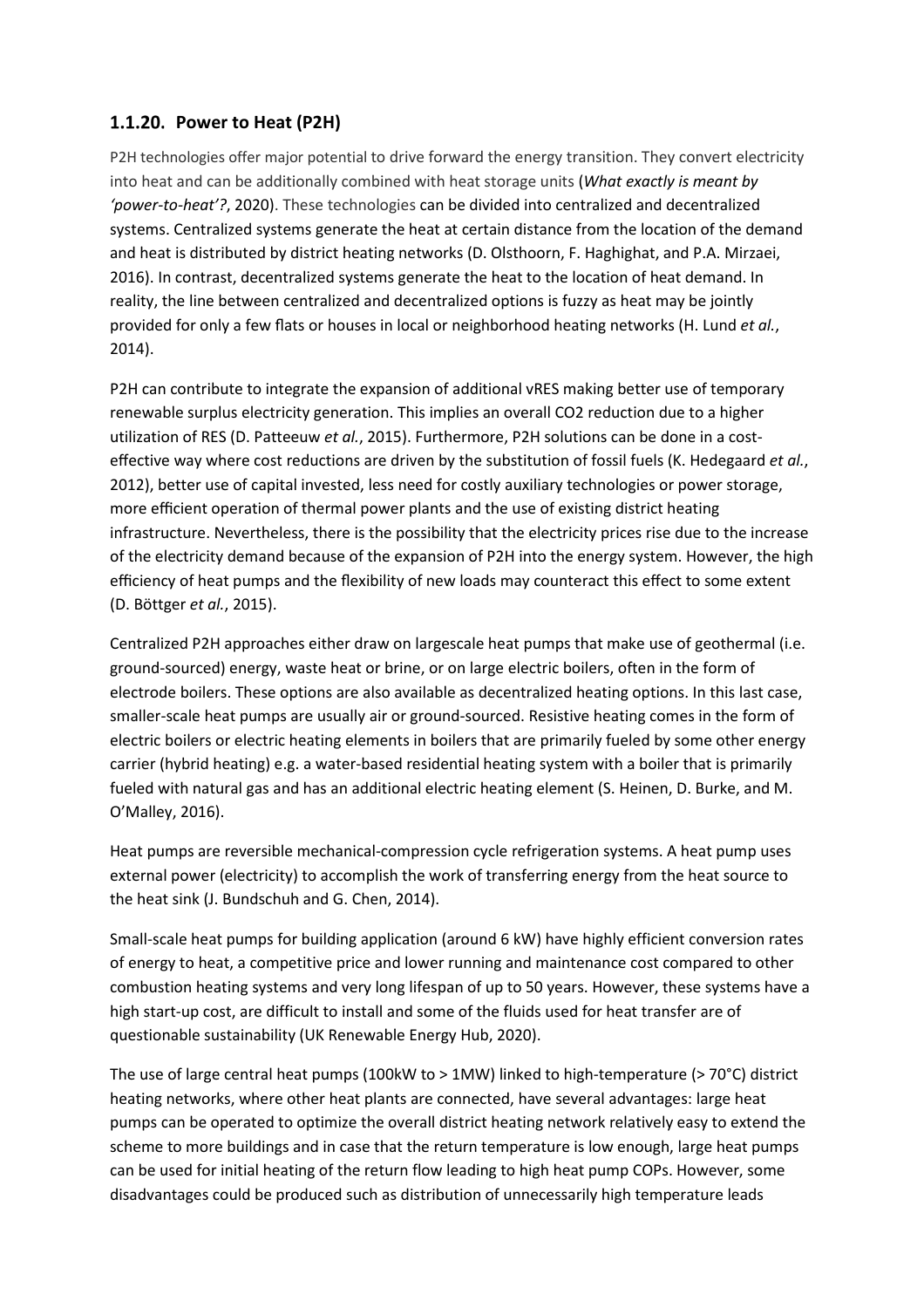distribution losses and a lower COP. In case that large heat pumps are connected to a medium temperature (40-70°C) network to provide space heating higher COPs can be achieved due to lower network temperatures; but the network temperature may be too low to be used directly to cover the domestic hot water (DHW) demand making an additional system for provision for DHW necessary or a means to raise the network temperature locally at the demand point (British Departm of Energy & Climate Change, 2016).

*Electrode boilers* use electricity flowing through streams of water to create steam. The properties of water are employed to carry electric current. They are used for industrial applications and excellent for intermittent or cyclical operations (Alabama Power, 2020b). Electrode boilers are connected to a medium voltage (1-35 kV) alternative current (AC) source and can work on single phase and three phase supplies. In case, that the electrodes are connected to a direct current source the electrolysis of the water generating  $H_2$  takes places at the cathode and O2 at the anode. The conductivity of water together with the applied voltage determine the quantity of generated steam in each steam water. During the operation, boilers are fed with water which contains conductive substances like salt. The departing steam is free of these substances, this produces an increase of the conductivity of water increases making it necessary to remove part of the water and replace it with fresh water to certain limits. These systems have several advantages; they have an efficiency of 99.9%, very quick response time, does not directly generate pollution, no boiler component is at high temperature except the water itself, easy to control and maintain and dropping water levels inhibits current flow allowing the boiler to self-regulate. On the other hand as some disadvantages, water level should be maintained up to a certain level to maintain the circuit and scale formation (Wikipedia, 2020).

*Electric resistance* boilers consist of an electrically resistive element. As a consequence heat is transferred to the water, heating it to the desired temperature (Alabama Power, 2020a). Generally, the boiler will have a large water tank attached to it. In the bottom, the resistance is located, and a water pump sends the hot water to radiators and taps when it reaches the right temperature. These systems don't produce waste gas which allows to achieve efficiencies of 99%. In addition, this technology has low environment impact at local level, is a compact technology as no fuel tanks neither fuels are needed, has low investment and operational costs and no risk of gas/fuel leaks. Nevertheless, there are a few downsides such as the higher price of the electricity increasing running costs and lower heat generation capacity than gas which makes this technologies useful for small homes but can struggle to effectively heat a larger property (Warm.co.uk, 2020).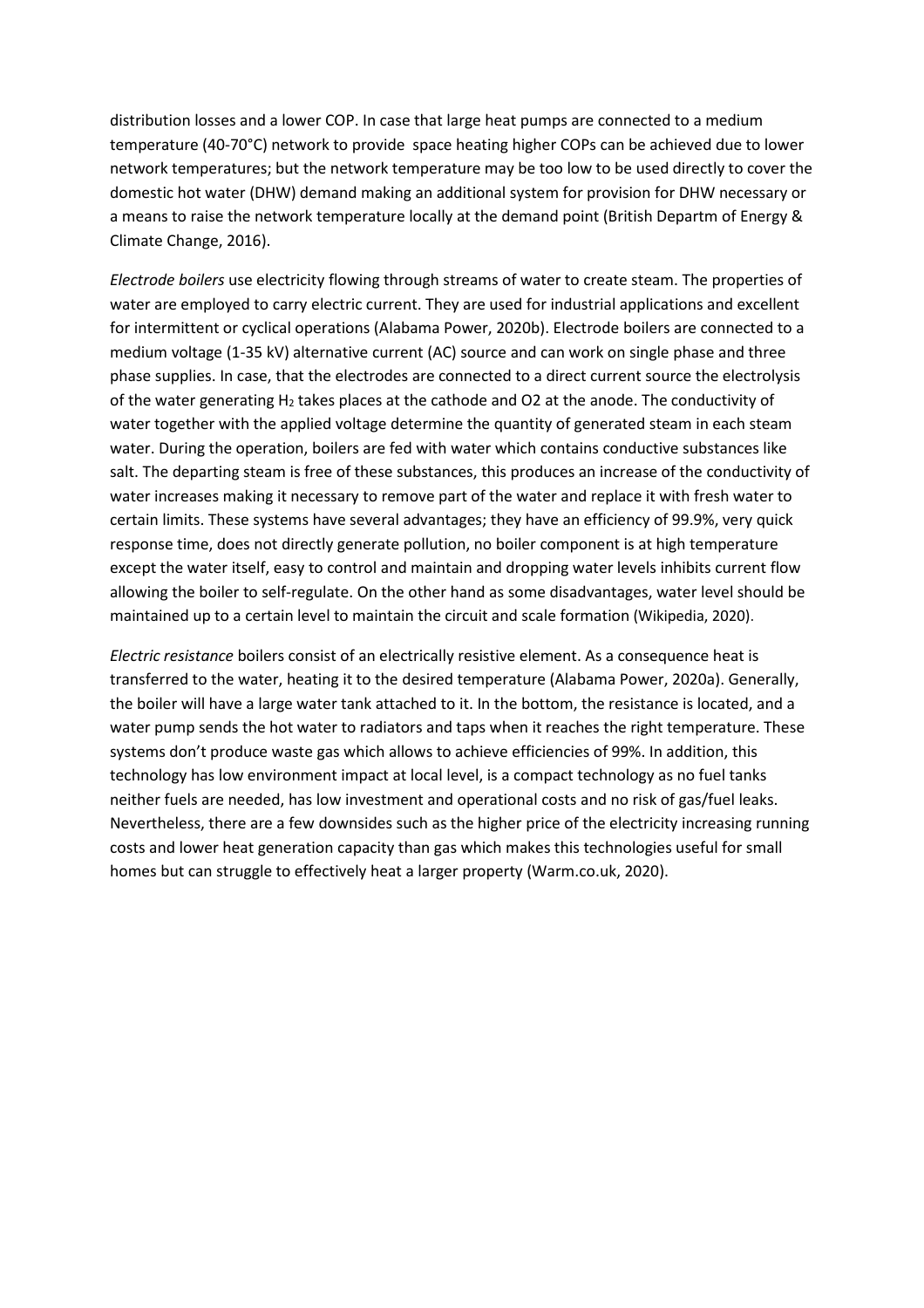#### **Power to Hydrogen (P2H2)**

Large hydrogen production from renewable power in combination with hydrogen storage can provide long-term seasonal flexibility to the system. Electricity is used in an electrolyzer to produce hydrogen and oxygen from water. Then, hydrogen is stored for electrical applications and it is reelectrified (e.g. via fuel cells) recombining hydrogen with oxygen to produce electricity. Alternatively, gas turbines or engines can be used to reconvert hydrogen into electricity as well (EASE, 2020). Hydrogen has a high flexibility being able to be used not only in the power sector providing balancing between demand and supply. It can be a cost-effective solution instead to develop a grid extension, blended directly with the natural gas into the gas grid, used for Fuel Cell Electric Vehicles, converted into methanol or used as a commodity by the chemical industry (IRENA, 2019). There are four electrolysis methods: Alkaline water electrolysis (AWE), PEM water electrolysis, Solid oxide electrolysis (SOE) and Microbial electrolysis cells (MEC) (M.N. Nandanwar *et al.*, 2020).

AWE is a well-established technology up to the megawatt range for commercial level. In this technology at the cathode side two molecules of alkaline solution (KOH/NaOH) are reduced to produce one molecule of hydrogen  $(H_2)$  and two hydroxyl ions (OH-). H<sub>2</sub> is eliminated from the cathode surface in a gaseous form and the OH- are transferred through the porous diaphragm to the anode, here discharged to  $\frac{1}{2}$  molecule of oxygen (O2) and one molecule of water (H<sub>2</sub>O). Alkaline electrolysis operates between 30 to 80 °C with aqueous solution (KOH/NaOH) as the electrolyte is within a concentration range between 20% to 30% (K. Zeng and D. Zhang, 2010).

PEM water electrolysis is accrued by pumping water to the anode where it is spilt into oxygen (O2), protons (H+) and electrons (e-). These protons travel via proton conducting membranes to the cathode side. The electrons exit from the anode through the external power circuit providing the driving force (cell voltage) for the reaction. At the cathode side the protons and electrons re-combine to produce hydrogen (M.N. Nandanwar *et al.*, 2020). PEM water electrolysis has great advantages such as compact design, high current density, high efficiency, fast response, small footprint, operation temperatures between 20 to 80°C and produces ultrapure hydrogen and oxygen (N. Nikolaidis and A. Poullikkas, 2017). Additionally, balancing PEM electrolysis plants is very simple, which is more attractive for industrial applications. However, PEM electrolysis uses noble metals such as Pt/Pd which makes it more expensive than AWE (S.S. Kumar and V. Himabindu, 2019).

SOE produces ultra-pure hydrogen with greater efficiency (A. Brisse, J. Schefold, and M. Zahid, 2008). This technology operates at high pressure and high temperatures 500–850°C, utilizes steam water and conventionally uses the O2- conductors which are mostly from nickel/yttria stabilized zirconia (M. Liang *et al.*, 2009). Nowadays, some of the ceramic proton conducting materials have been developed and studied in solid oxide fuel cells. These materials demonstrate higher efficiency and superior ionic conductivity than O2- conductors at an operating temperature of 500-700°C (F.M. Sapountzi *et al.*, 2017). SOE has some issues related to lack of stability and degradation, which must be solved before going to commercialization the technology on a large scale (M.A. Laguna-Bercero, 2012).

In a MEC process, in the anode the substrate is oxidized by microbes and then produces CO2, protons and electrons. The electrons travel to the cathode side through the external circuit and the protons travel to the cathode via proton conducting membranes (electrolyte). Protons and electrons are combined to produce H2. Compared to water electrolysis MEC processes require a small amount of external voltage. However, MEC technology is still under development having to address several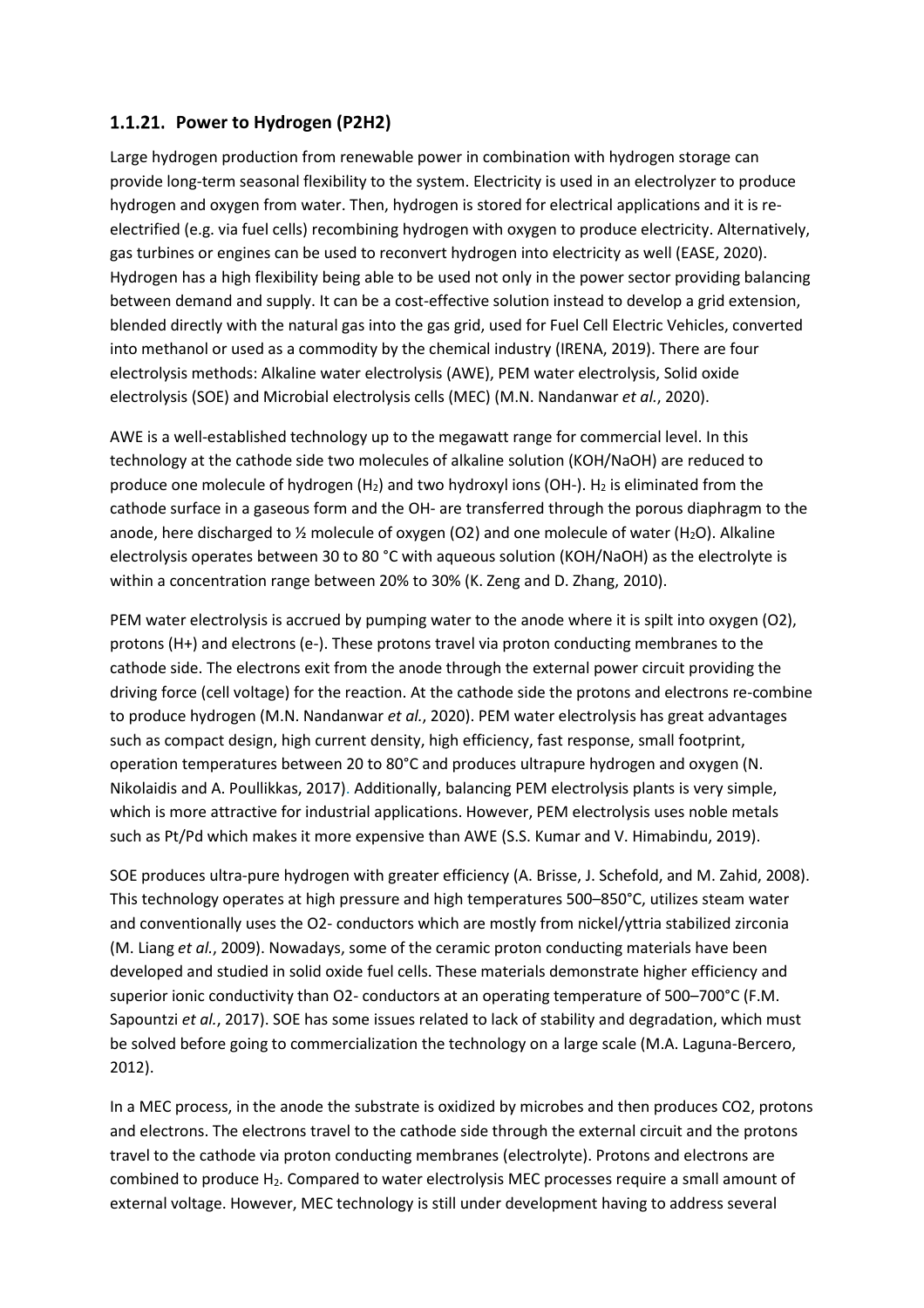challenges, such as high internal resistance, electrode materials and complicated design before being available for the market (S.S. Kumar and V. Himabindu, 2019).

Currently, there are many power-to-gas projects emerging in Germany and other European countries covering installed capacities from a few kW to several hundreds of MW. They have the advantage to be able to operate with short ramp-up time associated with intermittent renewable generation following, for example, the load changes produced by the output of a wind farm. Nevertheless, future developments are necessary to position this technology into the market such as up-scaling the electrolyser and cost reduction, large demonstration projects employing salt caverns as hydrogen storage, increase the hydrogen content into the natural gas infrastructure including conventional gas turbines and up-scaling of the methanation step (EASE, 2020).

<span id="page-24-1"></span>In water electrolysis the specific consumption rates decrease in partial load mode, resulting in an efficiency rise for lower loads (S. Schulte Beerbühl, M. Fröhling, and F. Schultmann, 2015; J. Ikaheimo *et al.*, 20[1](#page-24-0)8). However, inefficiencies from balance of plant (BOP)<sup>1</sup> are significant at minimum loads resulting in low efficiencies. Consequently, the most efficient operation range is around 20-40% load (M. Lappalainen, 2019).

<span id="page-24-0"></span><sup>&</sup>lt;sup>[1](#page-24-1)</sup> Auxiliary equipment typically including: water treatment plant, gas/water separators, pumps, heatexchangers, dryers/purifiers, gas storage, monitoring and ventilation systems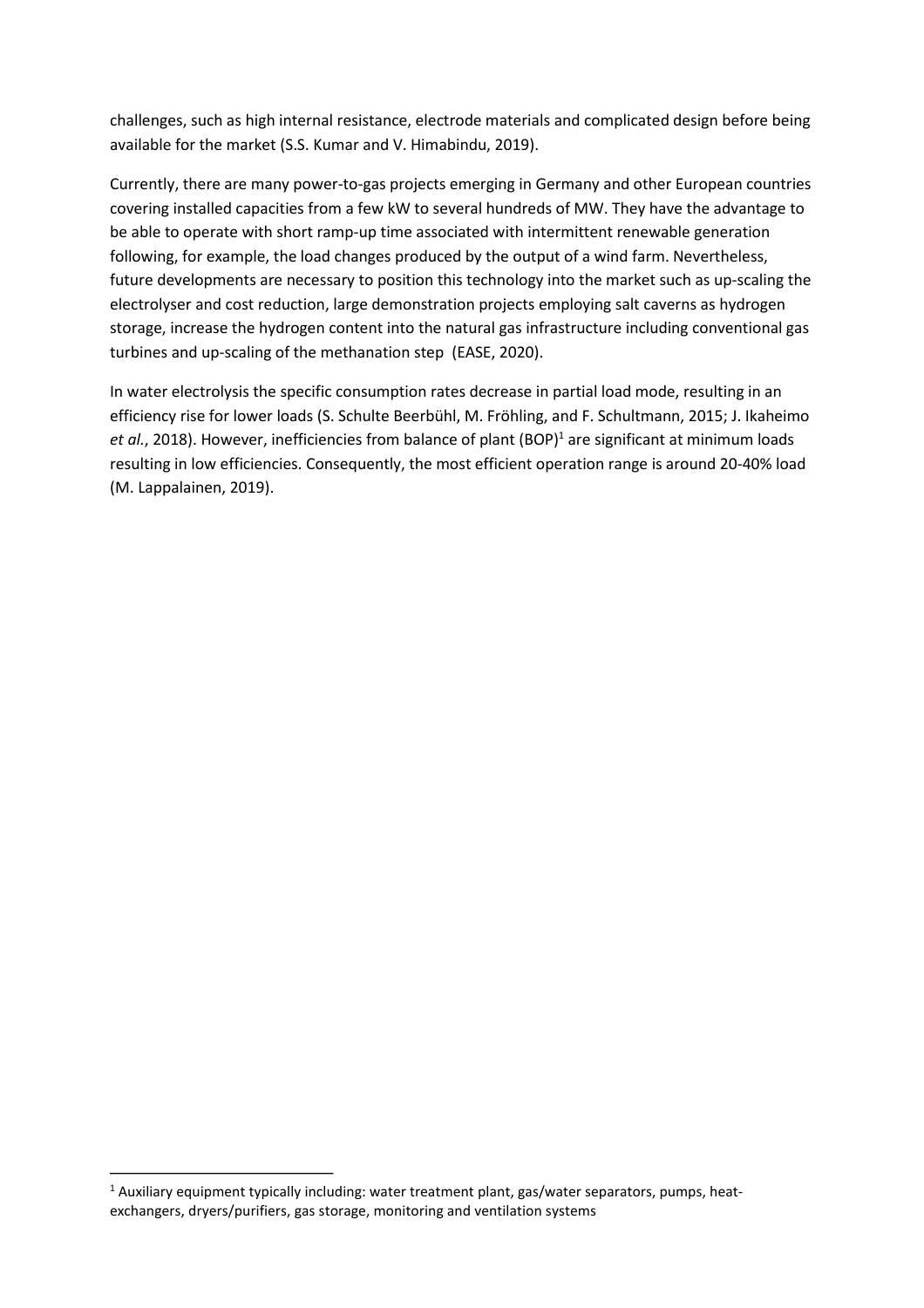#### **Power to Methane (P2M)**

P2M concept is a promising option to absorb surplus renewable energy, balance power, utilizate factors, CO2 sources and infrastructure, provide flexibility services to the grid through a smart management of process energy consumption and achieve the targets under Renewable Energy Directive (RED) and Fuel Quality Directive (FQD)(EASE, 2020).

Hydrogen is produced by water electrolysis while carbon dioxide is captured from a flue gas via postcombustion capture units (S.K. Hoekman *et al.*, 2010). Both gases are converted to a gas mixture which contains methane and water by using a methanation unit (M. Gotz *et al.*, 2016). Then, this gas is enriched to get a methane-rich gas, named synthetic natural gas (SNG) (T. Zoss, E. Dace, and D. Blumberga, 2016). The efficiency of the conversion from hydrogen to methone is 83%, whereby the remaining 17% is released as heat (K. Ghaib and F.Z. Ben-Fares, 2018). The overall efficiency can be increased by the utilization of waste heat from the electrolyzer unit in combination with a high temperature heat pump. Moreover, the utilization of reaction heat could also increase the overall efficiency (EASE, 2020).

There are low experiences with the entire P2M system with few plants worldwide (K. Ghaib and F.Z. Ben-Fares, 2018). An example of P2M plants is the ZSW 250-kWel demonstration plant located in Germany. It consists of a 250-kWel alkaline high-pressure electrolyzer, a methanation unit and a process control system that ensures an optimal operation. Also in Germany, the Audi e-gas plant is operating as an industrial P2M facility (M. Bailera *et al.*, 2017). In this plant, carbon dioxide is captured from biogas by amine absorption system. Meanwhile hydrogen is generated by three alkaline electrolyzers with a total capacity of 6 MW. These are powered by an offshore wind park in the North Sea (J. Köbler, 2011). Hydrogen is stored in a tank before fed into the methanation reactor at approximately 10 bar (M. Schmidt *et al.*, 2018).

Further developments are necessary to make this technology competitive under market conditions. This efforts should be oriented to up-scaling methone reactor units, increase the carbon conversion to nearly 100% by adding hydrogen to raw syngas, develop new reactors to improve reaction kinetics and energy efficiency together with a reduction in capital costs and develop new catalysts for more durable and cost-effective processes (EASE, 2020).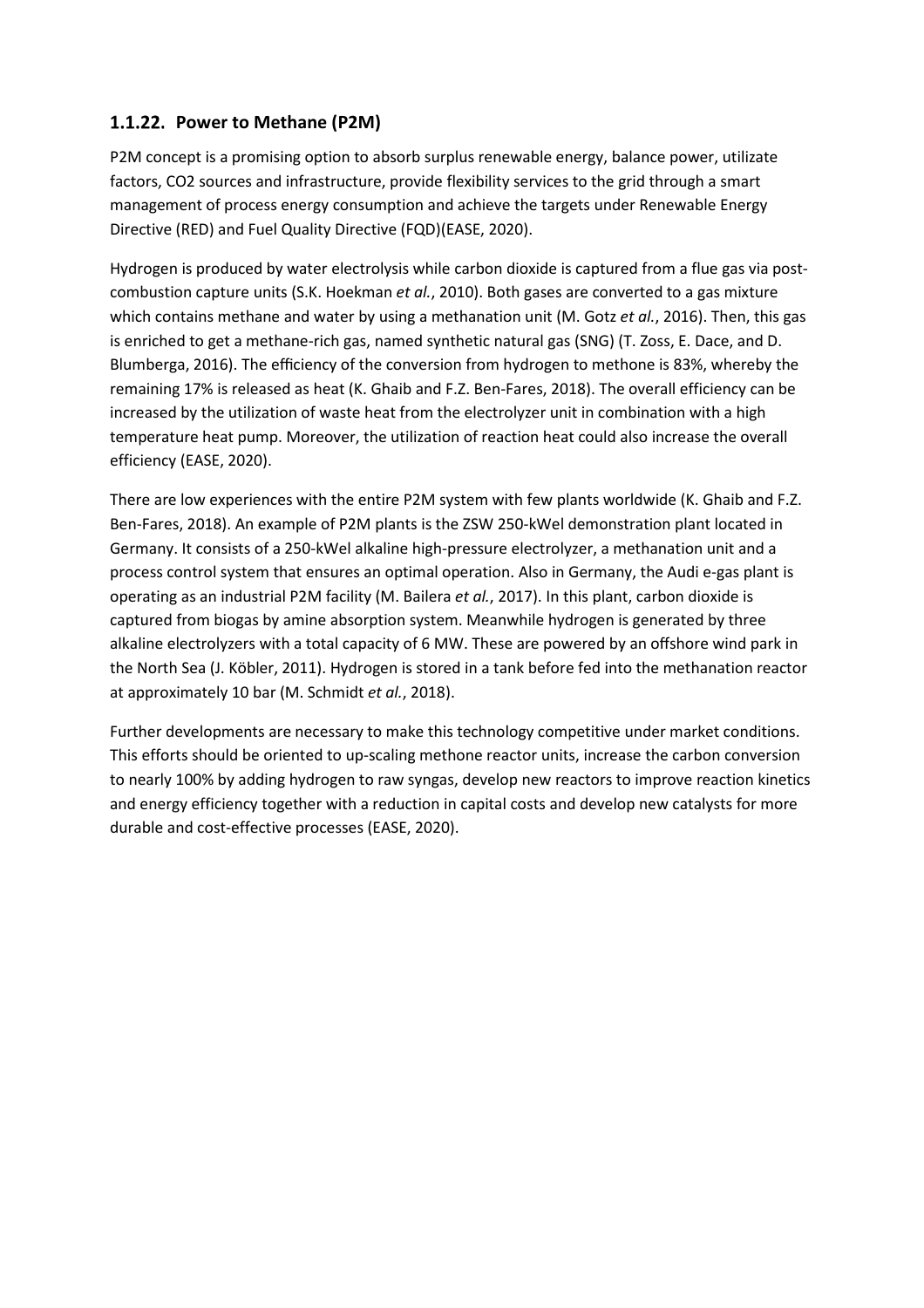#### **Power to Ammonia (P2A)**

NH3 is a high caloric energy carrier with 45% higher volume energy density than  $H_2$  and can provide a pathway to fully CO2 neutral electricity storage and generation of CO2 neutral electricity on a scale that is not limited by scarcity of materials or storage space. NH3 has a potential to be used as a chemical storage medium due to high efficiency, energy density and low cost of nitrogen sourcing. There are concerns about the safe handling of NH3, however with the large amount of experience in the chemical industry this appears very well manageable (IST, 2017).

The process to generate NH3 starts with feeding Water ( $H_2O$ ) to the electrolyser, where it is split into O2 and H<sub>2</sub>. H<sub>2</sub> stream is saturated with H<sub>2</sub>O and contains a limited amount of O2. The O2 is removed by reacting with the H<sub>2</sub> over a metal catalyst to form H<sub>2</sub>O. This gas mixture is passed over a zeolite bed which selectively adsorbs H<sub>2</sub>O generating pure H<sub>2</sub>. On the other hand, N2 is produced using a cryogenic air separation unit (ASU). Then, N2 and  $H_2$  are mixed to the required composition for the synthesis of NH3. The pressure of the synthesis gas is increased using a centrifugal compressor. As NH3 synthesis is limited by chemical equilibria a recycle stream is used to increases the conversion. In addition, a purge stream is used to prevent the build-up of any inserts (IST, 2017).

NH3 can be used as a fuel in a power station by cracking the NH3 into  $H_2$  and N2 before combusting in gas turbines. Cracking NH3 is nowadays only done on a small scale. The technology for large scale cracking must be developed in the coming years. Time to market for large scale applications is estimated to be between 5 and 10 years. The production of NH3 with vRES (mainly wind and solar power) will produce a positive impact on the electric grid. This is because the use of P2A will be able to balance the grid when the share of wind and solar power increases. Therefore, the combination of demand side management and local energy storage can contribute to the reduction of the necessary investments in the grid. Moreover, P2A enables energy to be transported and stored for periods of days, weeks or even months (IST, 2017).

In this context, benefits of using ammonia as a green solution for long term energy storage includes the utilisation of vRES, peak energy saving by flexibly producing NH3 when renewable excess is available, CO2 emission reduction when utilising ammonia or producing it from electrolysis and NH3 is stored in inexpensive pressure vessels at ambient temperature (e.g. NH3 is liquid  $@$  7,6 barg) and NH3 solves the long term storage issue as opposed to batteries that self-discharge after a short period of time (Proton Venture, 2018).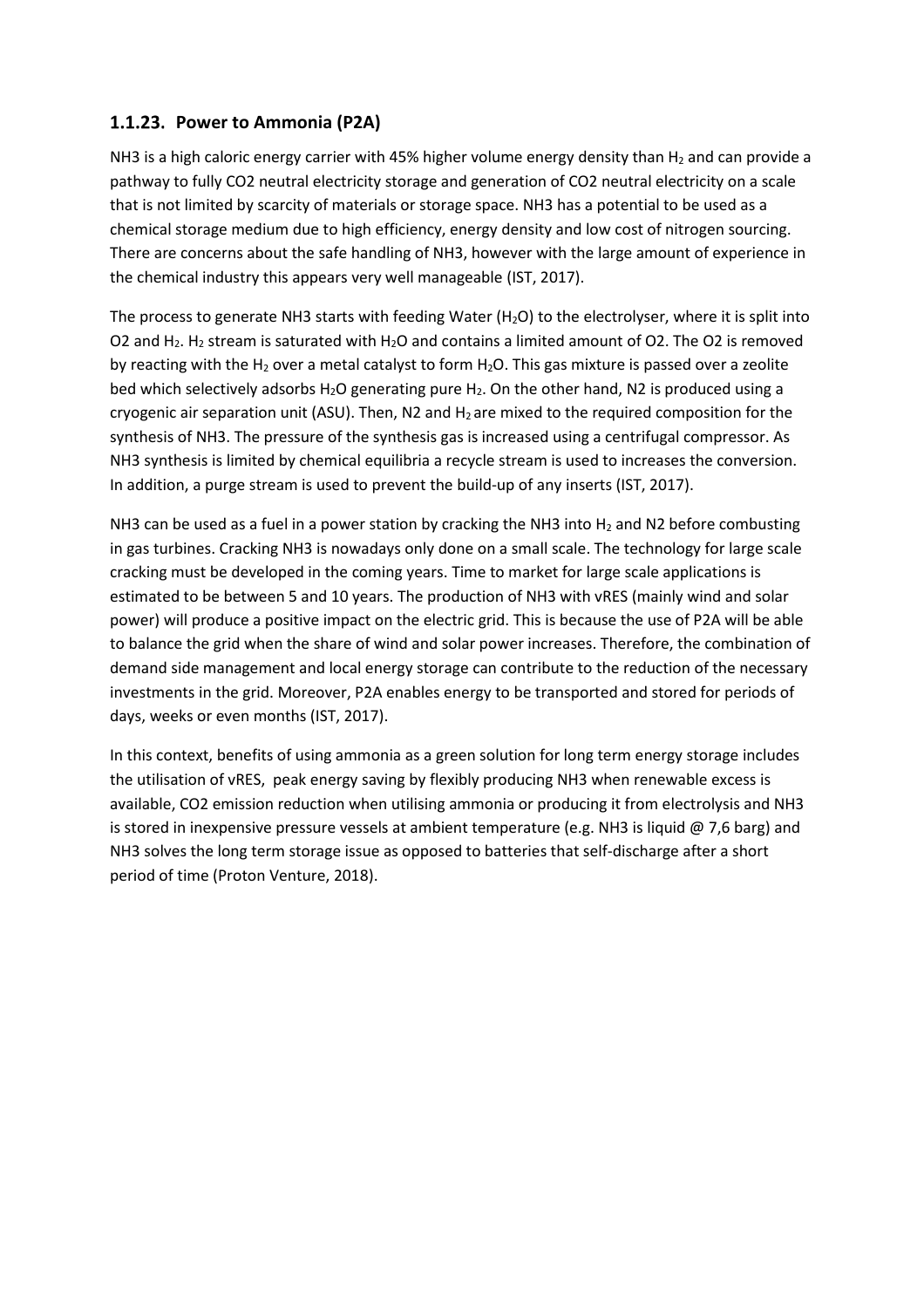#### **Power to Methanol (P2MeOL)**

Energy transition towards a high penetration level of renewables requires the storage of large amounts of electrical energy for balancing the grid. For that balancing, P2MeOL technologies are under development and are based on electrochemical splitting of water into  $H_2$  and O2 with subsequent catalytic hydrogenation of CO2 to liquid methanol (G. Harp *et al.*, 2015).

Methanol or methyl alcohol has the simplest composition of alcohols (CH3OH)(Nordic Energy Research, 2011) and its production is linked mainly to two industries: the synthesis and blending of fuels and the synthesis of commodity chemicals (Q.I. Roode-Gutzmer, D. Kaiser, and M. Bertau, 2019). In this sense, methanol can be blended with petrol or used alone in modern petrol engines with slightly modifications. It can be the bases to synthesize dimethyl ether (DME) or biodiesel for modern diesel engines, used in fuel cells or burned in existing power generation plants (Nordic Energy Research, 2011). Methanol can also be readily converted into products such as gasoline in the methanol-to-gasoline process (MTG) or olefins in the methanol-to-olefins process (MTO) (H. Nieminen, A. Laari, and T. Koiranen, 2019).

At present, most methanol comes from the catalytic conversion of synthesis gas (syngas) that is usually generated by steam reforming of natural gas. The syngas, a mixture of hydrogen, CO, and CO2, is converted into methanol on copper and zinc oxide (Cu/ZnO)-based catalysts at temperatures of 200–300 ◦C and pressures of 50–100 bar. The low pressure allows for operating conditions which favour the conversion of methanol and nearly completely inhibit the production of by-products. This leads to a high selectivity of > 99% (L.E. Lücking, 2017).

Alternative to syngas, methanol can be produced by directly hydrogenating pure CO2 with  $H_2$  with high selectivity on conventional Cu/ZnO-based catalysts. However, the reaction rates are lower than those with syngas feeds. The equilibrium conversions are also lower compared to CO hydrogenation. In addition to the thermodynamic limitation, methanol synthesis from pure CO2 is complicated because of the increased water formation. In the absence of CO, water is produced both as the byproduct of CO2 hydrogenation and by the reverse-water gas shift reaction. The increased formation of water leads to kinetic inhibition and accelerated deactivation of the Cu/ZnO catalysts (H. Nieminen, A. Laari, and T. Koiranen, 2019).

Reactor design in methanol synthesis is important for preserving catalyst life, for achieving acceptable production rate and quality, and for controlling process conditions (D.S. Marlin, E. Sarron, and O. Sigurbjörnsson, 2018). To avoid catalyst poisoning, sulfur and chlorine content in the feed gas must be below 0.1 ppm. All methanol reactors are operated with a recycling loop of unconverted syngas after methanol separation to enhance the overall conversion (G. Harp *et al.*, 2015). Existing methanol synthesis facilities typically comprise BWRs which are expensive and complex but are required to handle large temperature peaks due to the exothermic nature of methanol synthesis. Alternative reactors typically comprise adiabatic or cold-shot reactors, which are less expensive but require the use of multiple reactors to achieve acceptable conversion rates (D.S. Marlin, E. Sarron, and O. Sigurbjörnsson, 2018).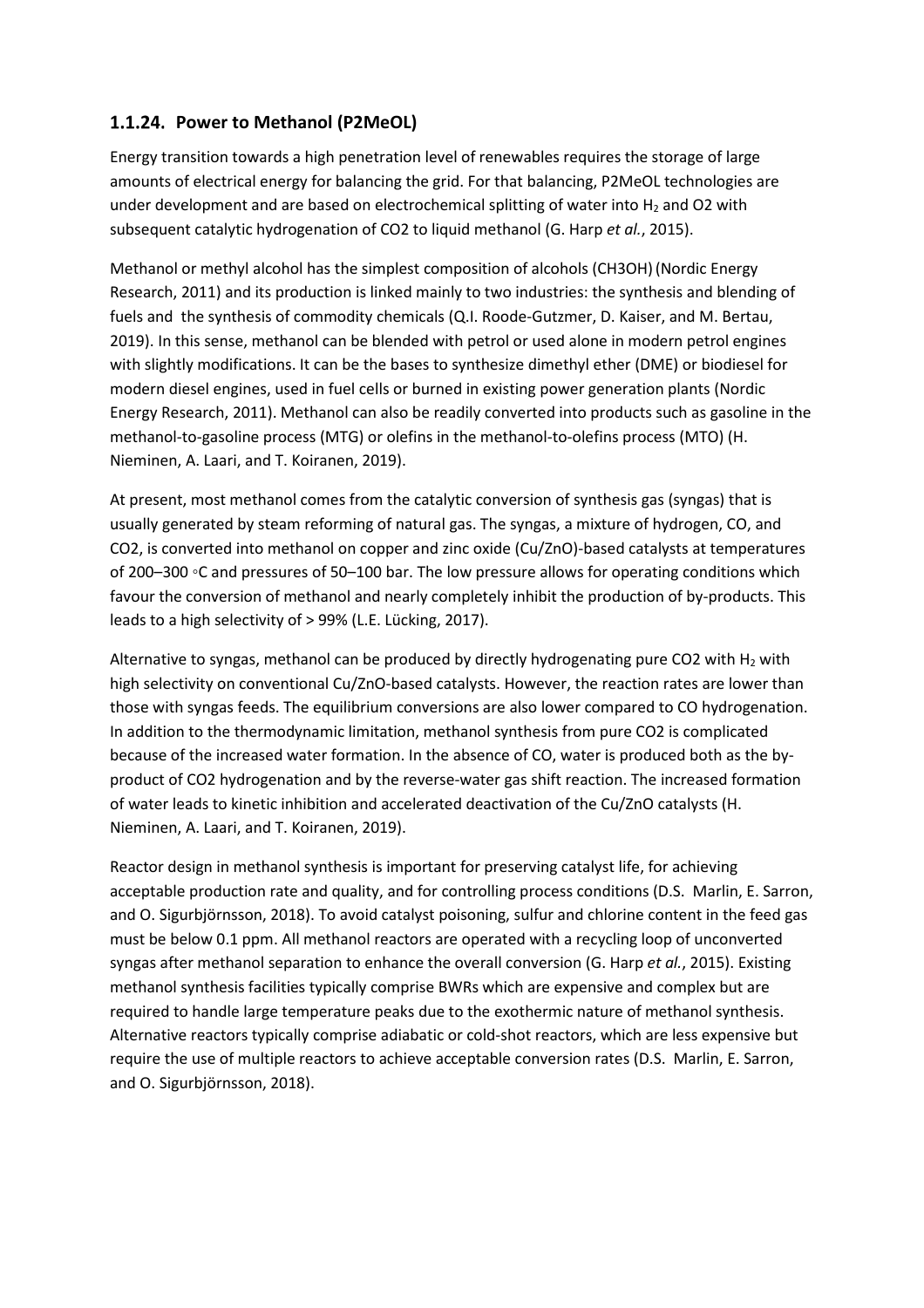#### **Power-to-Vehicle (PtV) and Vehicles-to-Grid (V2G)**

The main characteristic of electric vehicles (EV) is that drivers can plug them in to charge from an offboard electric power source. Powering the vehicle with electricity from the grid reduces fuel costs, petroleum consumption and tailpipe emissions compared with conventional vehicles (EERE, 2020).

There are two types of EVs: All-electric vehicles (AEVs) and Plug-in hybrid electric vehicles (PHEVs). AEVs are powered by one or more electric motors and they receive electricity by plugging into the grid and store it in batteries. AEVs include Battery Electric Vehicles (BEVs) and Fuel Cell Electric Vehicles (FCEVs). Meanwhile, PHEVs use batteries to power an electric motor, plug into the electric grid to charge, and use a petroleum-based or alternative fuel to power the internal combustion engine (EERE, 2020). EVs are considered essential in reducing greenhouse gas emissions and in facilitating e-mobility through the high penetration of renewable energy sources. EVs can act as an energy storage system to shift load from peak to off-peak hours, and hence help in reducing electricity bills (W. Kempton and L. Steven, 1997). In this context, V2G technique is suitable for largecapacity requirements in the distribution grid, facilitates a smart grid approach during fluctuating electric loads, and supplies ancillary services to the grid. V2G also has faster response times than traditional power plants making V2G attractive for voltage and frequency control. Furthermore, batteries are also more efficient than most other energy storage technologies (Solanke *et al.*, 2020).

In the V2G system, the main objective is to realize charging–discharging coordination and maintain a charging equilibrium plan to eliminate the problems of stress on the power grid, charging urgency, power balance, stability, and unstructured energy deviations in V2G applications (Solanke *et al.*, 2020). Under this situation the Power Electronic Unit (PEU) of the EV connected to battery which converts from AC line voltage to the DC battery voltage must act also in the other direction converting DC battery voltage to AC line voltage.

EV charging–discharging methods define the type of interaction of the EVs with the electric grid. Technically, the charging–discharging method is dependent on the location of the majority of parked EVs, and the load demand. EV charging–discharging schemes can be either controlled and uncontrolled charging. Controlled charging can be further classified into four sub-groups: indirect controlled, bi-directional controlled, intelligent controlled, and multistage controlled (Solanke *et al.*, 2020).

*Uncontrolled charge–discharge method*: In uncontrolled charging, EVs start to receive charge immediately when are connected to the power grid during off-peak and peak hours. In this method, the grid operator does not receive any user information about the system, which may result in problems with grid stability, power quality, operational efficiency, and battery state-of-charge (SOC) (S. Micari *et al.*, 2017).

*Controlled charge–discharge method:* This coordinated method can be quickly adopted and monitored by the operator, who prepares the charging–discharging schedule to avoid issues with power quality and disruptive destabilization while meeting the driver's charging requirements and satisfying financial or operational review objectives. The controlled charging-discharge method can be:

■ *Indirect controlled charge–discharge method*: This method considers consumers' behaviour and decisions. In recent years, indirect charge-discharge is increasing in popularity because of